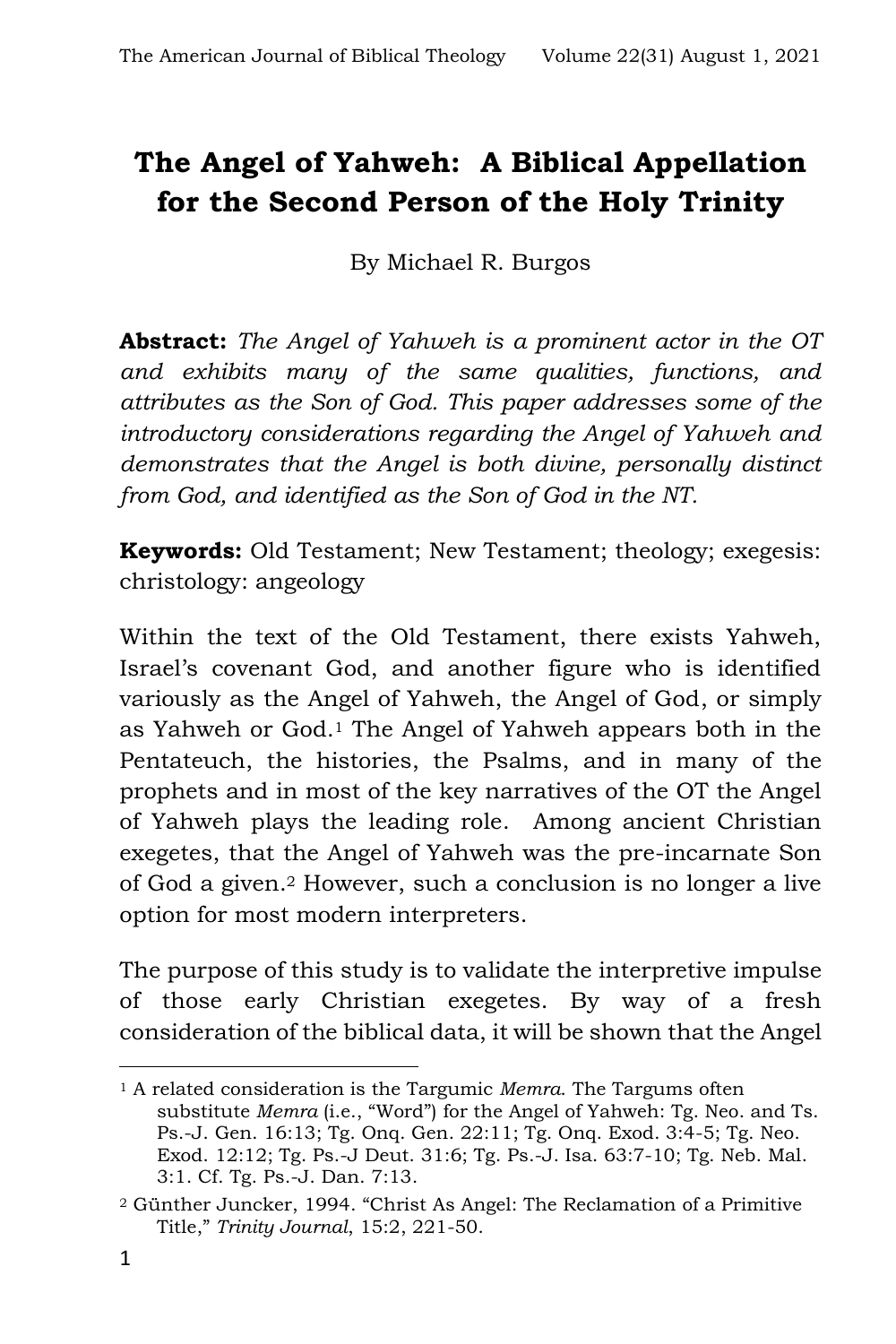of Yahweh is a figure who possesses full deity and is personally distinct from God. Further, several passages from the NT will be examined in order to demonstrate that the Son of God is the divine Angel of the OT.

# **Introductory Considerations**

Prior to assessing the NT a few initial issues require consideration. First, the term "angel" (Heb. *mal'āk*) typically connotes a winged celestial being in popular usage, but in the OT this term denotes the function of someone and not a taxonomic category. The term "angel" is defined as "messenger"<sup>3</sup> and thus explains a function and not an ontology.<sup>4</sup> That the title "Angel of Yahweh" does not in any way imply the ontological inferiority of the messenger is seen by the fact that Yahweh himself is identified as the *Mal'āk*. 5

Second, some scholars have argued that the phrase "the Angel of Yahweh" ought to be rendered indefinitely (i.e., "an angel of Yahweh"), thus denoting that there isn't a single individual who is the Angel of Yahweh, but several who serve in that role.<sup>6</sup> Other scholars such as Poythress, have argued that the Angel of Yahweh is at times God himself, but is at other times a created being.<sup>7</sup> There are, however, several good reasons to affirm the traditional view that *the* Angel of Yahweh is a single divine person and that the phrase *Mal'āk* Yahweh ought to be rendered definitely. Typically, whenever a definite noun such as "Yahweh" modifies another noun, that noun functions in grammatical agreement and is thus definite.<sup>8</sup> That the plural

<sup>3</sup> *HALOT*, 585-6.

<sup>4</sup> Michael S. Heiser, 2014. "Monotheism and the Language of Divine Plurality in the Hebrew Bible and Dead Sea Scrolls," *TynBul*, 65.1, 91.

<sup>5</sup> E.g., Gen 48:16; Ecc 5:6; Mal 3:1.BD

<sup>6</sup> René A. Lopez, 2010. "Identifying the 'Angel of the Lord' in the Book of Judges: A Model for Reconsidering the Referent in Other Old Testament Loci," *BBR*, 20, 2.

<sup>7</sup> Vern S. Poythress, *Theophany: A Biblical Theology of God's Appearing* (Wheaton, IL: Crossway, 2018), 417.

<sup>8</sup> Waltke, Bruce K., O'Connor, M., *An Introduction to Biblical Hebrew Syntax*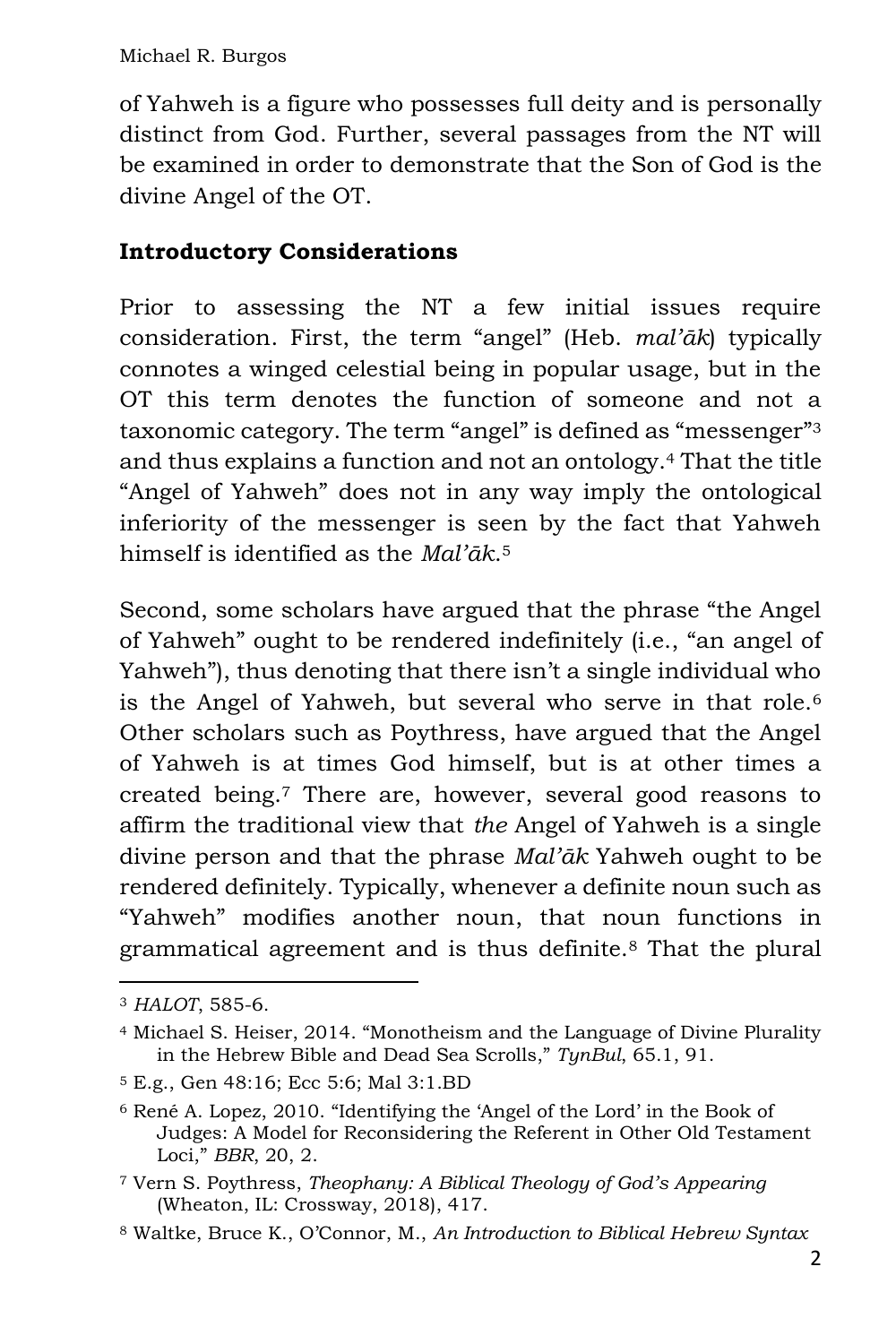construction "angels of Yahweh" never occurs in the OT is good evidence that the term ought to be rendered definitely. Moreover, many of the narratives in which the Angel of Yahweh occurs notes his unique and exalted position. The Angel of Yahweh is said to possess the name of Yahweh ("My name is in him," Exod. 23:21) and the ability to forgive sins ("for he will not pardon your transgression," Exod. 23:21). When Gideon saw the Angel of Yahweh, he remarked, "Alas, O Lord Yahweh! For now, I have seen the Angel of Yahweh face to face" (Judg. 6:22b; cf. 13:22; Gen. 32:30). Gideon's reaction implies that he was surprised to have survived the visitation, thereby indicating that the Angel of Yahweh was no ordinary angel and that he held a specific and identifiable role in the divine economy. Indeed, given that the Angel of Yahweh was the one in the burning bush, in the pillar of cloud and fire, and the one who went before the people of God into the land of promise is a good indicator that he is a specific individual. Because of these considerations and the consistent testimony of the OT, it is certain that the Angel of Yahweh is a single, specific individual, and it will be shown below that this Angel is, in fact, the Son of God.

Third, there is a strong and consistent claim in the entirety of the Bible which asserts that God cannot be seen. For example, Yahweh told Moses, "You shall not see my face, for man shall not see me and live" (Exod. 33:20). The New Testament continues this claim in even stronger terms: "No one has ever seen God" (John 1:18; 6:46; 1 John 4:12a, v. 20) and "whom [i.e., God] no one has ever seen or can see" (1 Tim. 6:16). Jews of the second temple era read these texts and concluded that, indeed, God cannot be seen.<sup>9</sup> Simultaneously, the OT states

<sup>(</sup>Winona Lake, IN: Eisenbrauns, 1990), 239 and 156 resp. Vos noted, "The Hebrew has a way of saying 'an Angel of Jehovah.' All that is necessary is to insert the preposition *lamed* between Angel and Jehovah: 'an Angel to Jehovah.'" Geerhardus Vos, *Biblical Theology: Old and New Testaments* (Carlisle, PN: Banner of Truth Trust, 2012), 73. Cf. Mart-Jan Paul, 2007. "The Identity of the Angel of the LORD," *Hiphil* 4, 3-4.

<sup>9</sup> *2 En.* 24.2; cf. 65.1; *APM* 35.3; *T. Ab.* 61.2-3; Philo, *Mos*. 1.158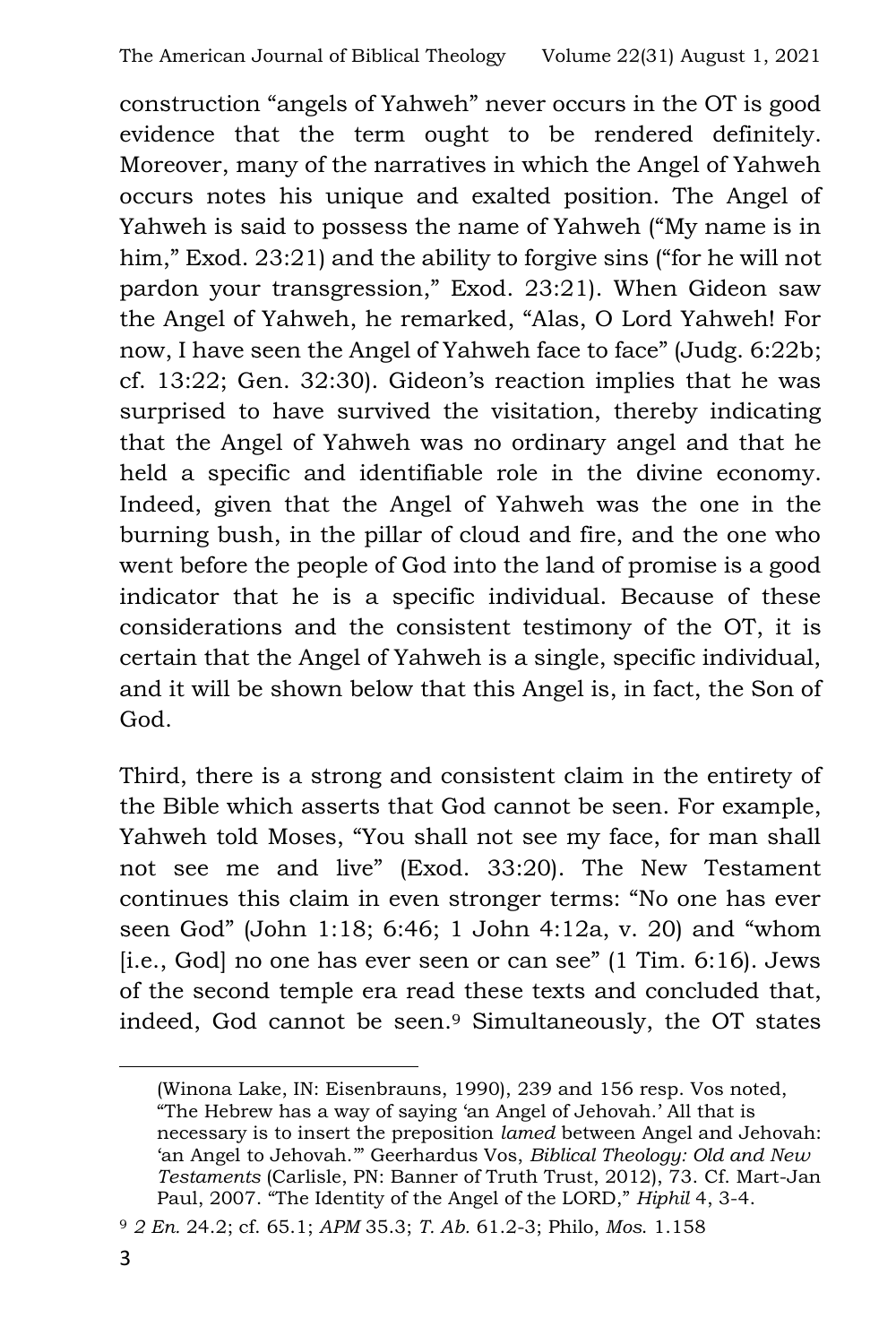explicitly that people have seen God, even seeing God's face directly: e.g., "For I have seen God face to face, and yet my life has been delivered" (Gen. 32:30). This creates a dilemma that requires a resolution. Some writers have suggested that the prohibitions against seeing God don't really prohibit seeing God, but instead, prohibit seeing God only in his fullness. Malone has argued this way:

> We cannot automatically assume that God's glory is unseeable. Exodus 33:20 does not disallow God's ability to render himself visible; it merely reinforces that he can make himself too visible for human survival.<sup>10</sup>

When it comes to the NT's claims that God is unseen, Malone contends that these texts don't really mean that God cannot be seen. For example, when it comes to the relevant portion of Paul's doxology in 1 Timothy 6:16 (i.e., "whom no one has ever seen or can see"), Malone has argued that this is a bit of hyperbole; a "superlative" expression that must be taken in a "relative sense."<sup>11</sup> When Paul calls God "invisible" (Col. 1:15), Malone suggests that this term "does not contradict the visibility of God" and that Colossians 1:15 could merely mean "The incarnate Jesus…now speaks on behalf of the entire Trinity."<sup>12</sup> One wonders why Jesus couldn't "speak on behalf of the entire Trinity" while God is simultaneously invisible. In any event, Malone's claims amount to a massive case of special pleading. He has divulged a penchant for eisegesis and he dismissed the traditional explanation for this dilemma (i.e., no one can see God the Father, but God the Son is the Word-Messenger-Image of the invisible Father) out of hand. Moreover, Malone failed to recognize the import of John 1:18:

<sup>12</sup> Ibid., 77.

<sup>10</sup> Andrew Malone, *Knowing Jesus in the Old Testament? A Fresh Look at Christophanies* (Nottingham, UK: Inter-Varsity Press, 2015), 51.

<sup>11</sup> Ibid., 83.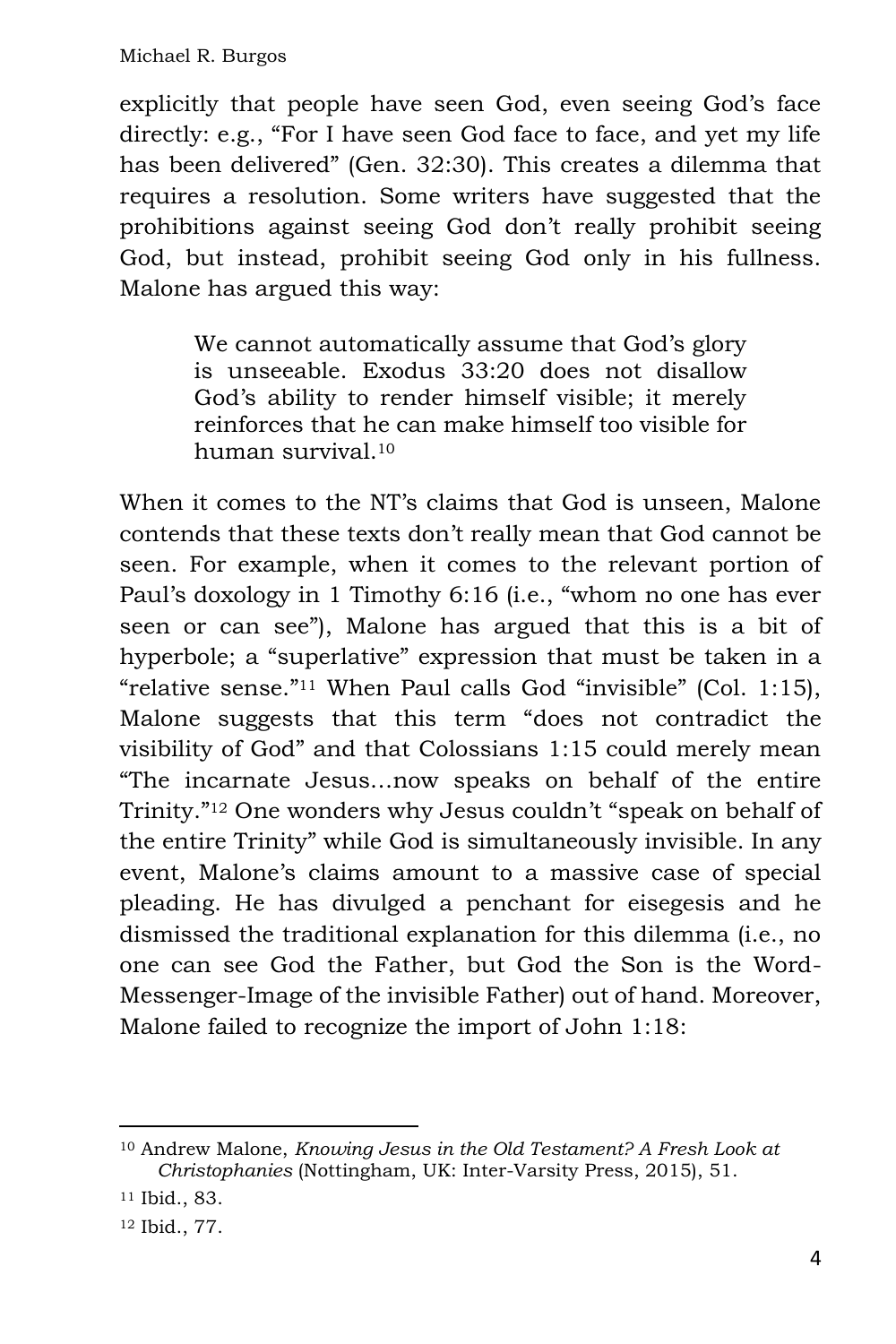No one has ever seen God; the only God, who is at the Father's side, he has made him known.  $(ESV)<sup>13</sup>$ 

John doesn't merely assert that 'No one has seen God,' but instead, he says "No one has ever (*pōpote*) seen God." Instead of explaining away this absolute claim, recognizing the two following clauses provides a solution to the aforementioned dilemma: "The only God (*monogenes theos*)…has made him known (*exegesato*)." John is here not merely appealing to the Son of God's incarnate ministry, but to his role as the Exegete of God, a role which he possessed before and after the incarnation. This is precisely why John characterizes the Son of God as the Word, as he is the revelation of God unto mankind. So too, this conclusion is confirmed by the NT's continual attribution of invisibility to the Father and by the ways John depicts Christ as both Yahweh and the Angel of Yahweh, identifying him as the subject of notable theophanies. But this will be explored below. Suffice it to say that the resolution John provides is that no one has seen God (the Father), but people have seen God (the Son), even face to face.

By implication of the above principle (i.e., the Father is invisible and the Son/Angel is his image) those passages wherein Yahweh appears to men without specific mention of the Angel of Yahweh (e.g., Gen. 17:1; 18:1; Exod. 24:9-12; Isa. 6:1; cf. John 12:41) are sightings of the divine Angel. This conclusion is confirmed below by Jacob/Israel's interaction with the Angel of Yahweh and the prophetic interpretation of that event.

<sup>13</sup> There exists a significant textual variant that has "the only Son" instead of "the only God." The earliest reading is "God," occurring in several papyri  $(p^{66}, p^{75})$  and a number of important uncials  $(x, B, C, L)$  "Son" occurs in A, C3, Κ, Γ, Δ, Θ, Ψ. Both "God" and "Son" have support in patristic literature. Since "only Son" occurs elsewhere in the Johannine corpus (John 3:16, v. 18; 1 John 4:9), we would expect the fathers to affirm both readings—and many do (e.g., Basil, Clement of Theo., Cyril, Origen). Because of its difficulty and early attestation "only God" is preferred.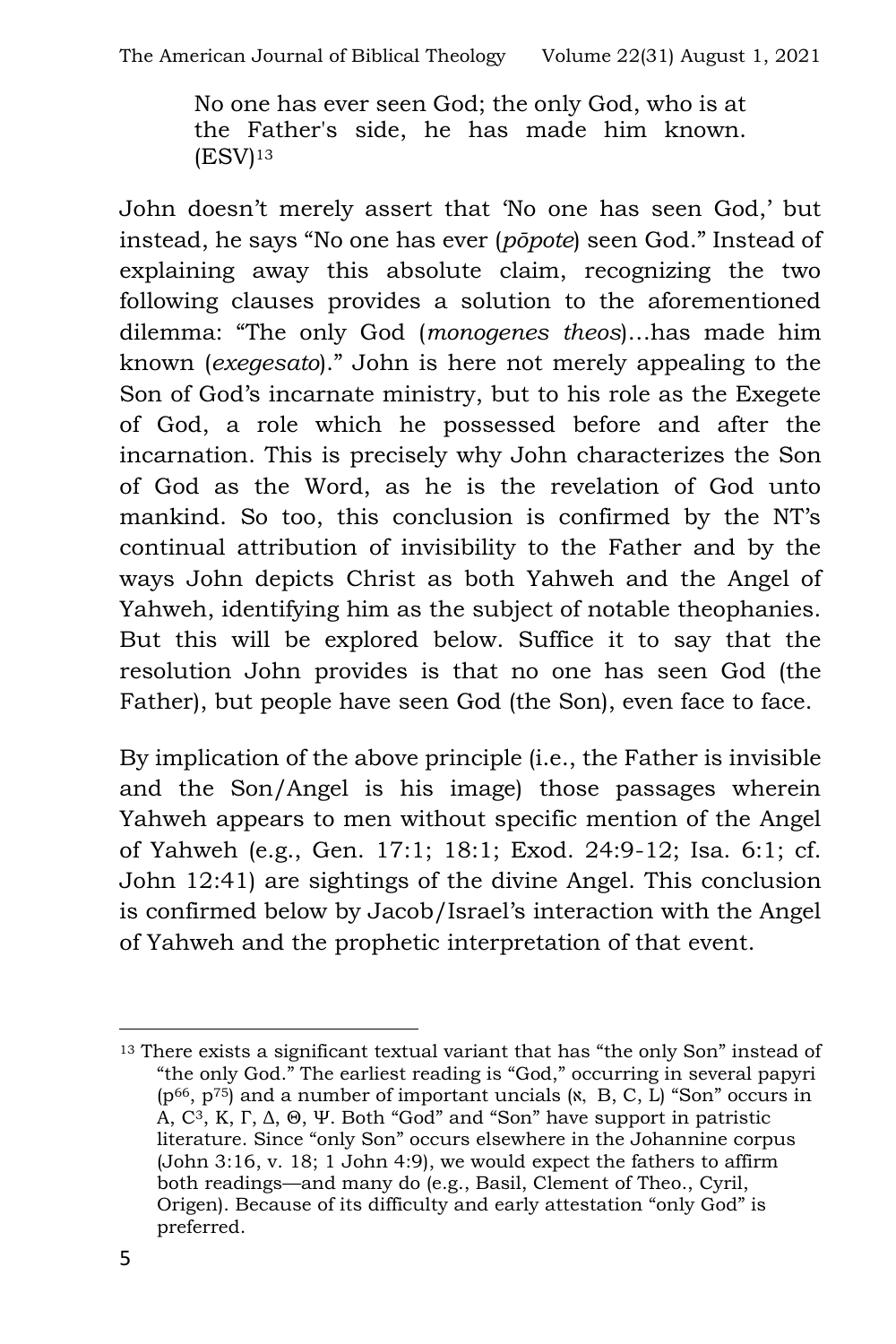Certain subordinationist writers have argued that since the canon consistently claims that God is invisible, the Angel of Yahweh cannot be God by definition. Cunningham, a 'biblical' unitarian has argued thus:

> He [i.e., the Angel of Yahweh] has been seen on many occasions and therefore is not invisible. Since he is not God Himself nor an appearance of Jesus Christ we are driven back to the only conclusion possible: that the Angel of the Lord really was an angel, one of the class of supernatural beings employed to carry out the will of the invisible God.<sup>14</sup>

Cunningham assumes a definition of "angel" that is both anachronistic<sup>15</sup> and fails to account for the biblical text. In assessing the biblical data, one must take into account that God is explicitly said to be visible in the Angel of Yahweh in precisely the way that Scripture states Yahweh to be invisible (i.e., seeing God's face).<sup>16</sup> Cunningham accepts the first and disregards the last.

Cunningham has also appealed to the so-called "principle of representation," or what is sometimes referred to as the "law of agency" in order to explain how the Angel of Yahweh speaks of God in the first person.<sup>17</sup> He has demonstrated via several passages (e.g., Gen. 44:1-10; Judg. 11:12-13) that a

<sup>14</sup> John Cunningham, 1997. "Christology and the Angel of the Lord," *A Journal from the Radical Reformation*, 6.2, 6.

<sup>15</sup> Cunningham has assumed a definition of *mal'āk* from the Second Temple period and he has anachronistically applied it to the entire canon. This neither accounts for the development of the term nor its diverse usage in the OT. See Robert North, 1967. "Separated Spiritual Substances in the Old Testament," *TCBQ*, 29.3, 423-4; Wojciech Kosior, 2013. "The Angel in the Hebrew Bible from the Statistic and Hermeneutic Perspectives. Some Remarks on the Interpolation Theory," *TPJBR*, 12.1(23), 57-8.

<sup>16</sup> Exod. 33:20; cf. Gen. 32:10, v. 30; Exod. 24:10-11; 33:11; Num. 12:7-8; 14:14; Deut. 34:10; Judg. 6:22-23; 13:22.

<sup>17</sup> See the oft cited R. J. Werblowsky et al., *Encyclopedia of Jewish Religion*, Rev. Ed. (New York: Adama Books, 1996), 15.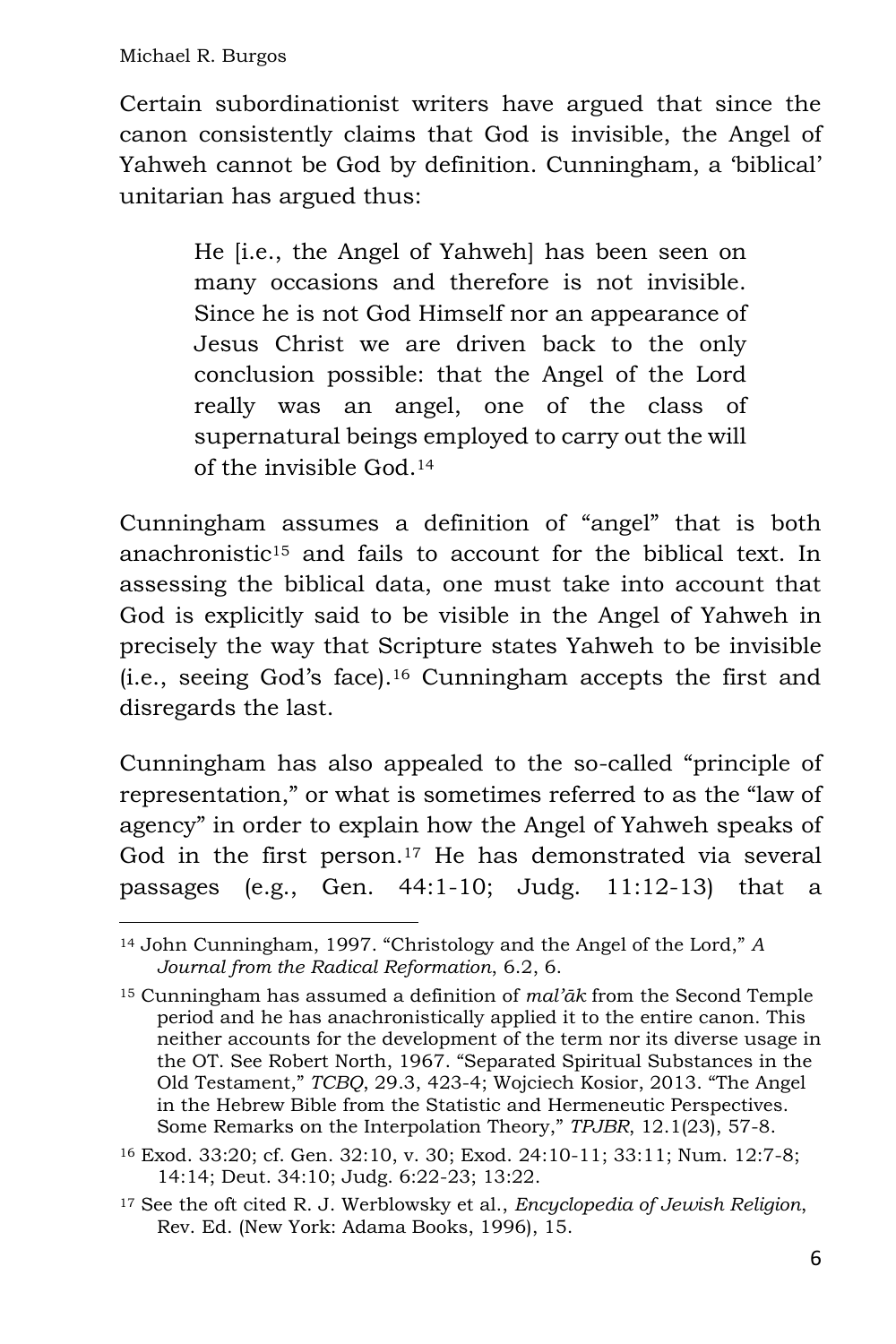commissioned messenger can speak in the first person on behalf of the sender (i.e., agency metonymy) and upon that basis, he concluded that the Angel is necessarily a non-divine agent. In the same way "Moses is called God and the judges of Israel are also called by this title,"<sup>18</sup> the Angel of Yahweh, on this view, is called God and Yahweh. This sort of argumentation is circular since it imports ontological significance into the term "messenger." So too, Cunningham has assumed his own conclusion (i.e., unitarianism) in that he has presupposed that the one who is sent by God cannot necessarily be God.

The manner in which the OT presents the Angel of Yahweh is completely unlike that of other messengers and agents.<sup>19</sup> Hundley has observed that in the ANE, "When the messengers arrive, in both the human and divine spheres, they first identify their sender, thereby distinguishing themselves from him via a messenger formula…before delivering the message in the first person."<sup>20</sup> Taking Cunningham's example, although Moses is likely the most notable and important human agent in the OT, he never presents like the Angel of Yahweh. Whereas Moses spoke to Pharaoh while making an explicit distinction between himself and God ("Yahweh, the God of the Hebrews, *sent me to you*, saying, 'Let my people go,'" (Exod. 7:16; cf. 3:13-15; Num. 16:28), the Angel of Yahweh presents as God. While he is called a "messenger" he doesn't deliver a message from another but rather speaks on his own.<sup>21</sup> There simply isn't a parallel among

<sup>18</sup> Cunningham, "Christology and the Angel of the Lord," 14.

<sup>&</sup>lt;sup>19</sup> "It must be underscored that the angel of YHWH in these perplexing biblical narratives does not behave like any other messenger known in the divine or human realm. Although the term 'messenger' is present, the narrative itself omits the indispensable features of messenger activity and presents instead the activities which one associates with Yahweh or the other gods of the ancient Near East." S. A. Meier in Karel Van Der Toorn et al. eds. *Dictionary of Deities and Demons in the Bible*, 2nd Rev. Ed. (Leiden, NL and Boston, MA: Brill and Eerdmans resp., 1999), 48.

<sup>20</sup> Michael B. Hundley, 2016. "Of God and Angels: Divine Messengers in Genesis and Exodus in Their Ancient Near Eastern Contexts," *JTS*, NS, 5-6.

<sup>21</sup> After an evaluation of the "entirety of the narrative material of the

<sup>7</sup>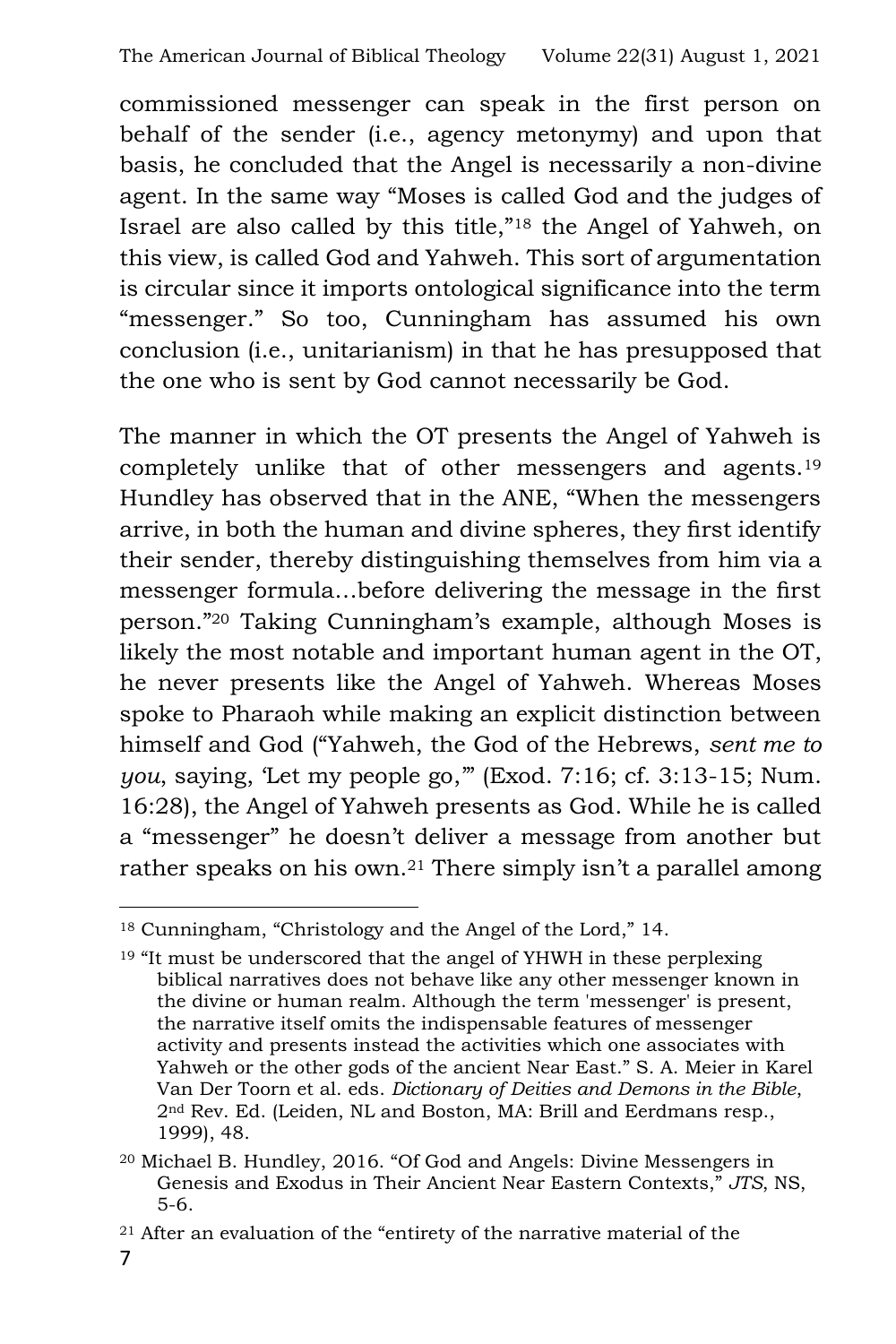agents in the OT with the Angel of Yahweh; he can forgive and judge sins (Exod. 23:21a-b), he receives religious devotion (Gen. 28:18; cf. Deut. 16:22), worship (Judg. 6:20-21; 13:19-20; cf. Lev. 9:24; 1 Kings 18:38), prayer (Gen. 48:15-16), and the people of God are called to obey him and put their trust in him: "The Angel of Yahweh encamps around those who fear him, and delivers them" (Psa. 34:7). We should add that God calls the Angel of Yahweh "Yahweh your God" (Exod. 23:25) and simply "God" in the third person (Gen. 35:1). Even more significantly, Yahweh stated "my name is in him" (Exod. 23:21d). The Angel's possession of God's name explains why he can speak and act as God, for he possesses the very nature of God.<sup>22</sup>

## **Christ, the Angel of God**

Given the prominence of the Angel of Yahweh in the OT, it would be surprising if he was completely absent in the NT. However, as one might anticipate, the NT specifically and implicitly identifies the Angel as the Son of God. Prior to evaluating a few of the passages which make this identification, a comparison

Sumerian, Babylonian, Assyrian, Hittite, Ugaritic, and Egyptian literature," Irvin concluded that the Angel of Yahweh in Gen. doesn't function as a conventional messenger, but as God. She notes, "The role of the *mal'ak* in the Genesis messenger stories is that of a god. The word *mal'ak* as used there is empty of content, other than the concept identical to the role played by the deity in similar extra-biblical stories. Nothing of the belief in the angel as we know it from post-exilic thought, the angel functioning as an intermediary, is found in our stories." Dorothy Irvin, *Mytharion: The comparison of tales from the Old Testament and the ancient Near East* (Neukirchen-Vluyn, HR: Neukirchener Ver., 1978), xv and 103 resp.

<sup>&</sup>lt;sup>22</sup> "The 'name' (שָׁם) of Yahweh refers to the person, presence, being, and divinity of YHWH. The word  $\nabla \psi$  is obviously not suggest of (delegated) authority and is not glossed with this meaning in any lexicon. Most likely, if the goal was to affirm the (delegated) authority of an agent, the customary idiom for delegated authority would have been used. That is, it would have been said that the people should listen to the voice of this angel on pain of punishment because he speaks "in the name of" בשם YHWH. This, however, is precisely not what is said." Günther H. Juncker, *Jesus and the Angel of the Lord: An Old Testament Paradigm for New Testament Christology*, Ph.D. Diss. (Deerfield, IL: Trinity Evangelical Divinity School, 2001), 91.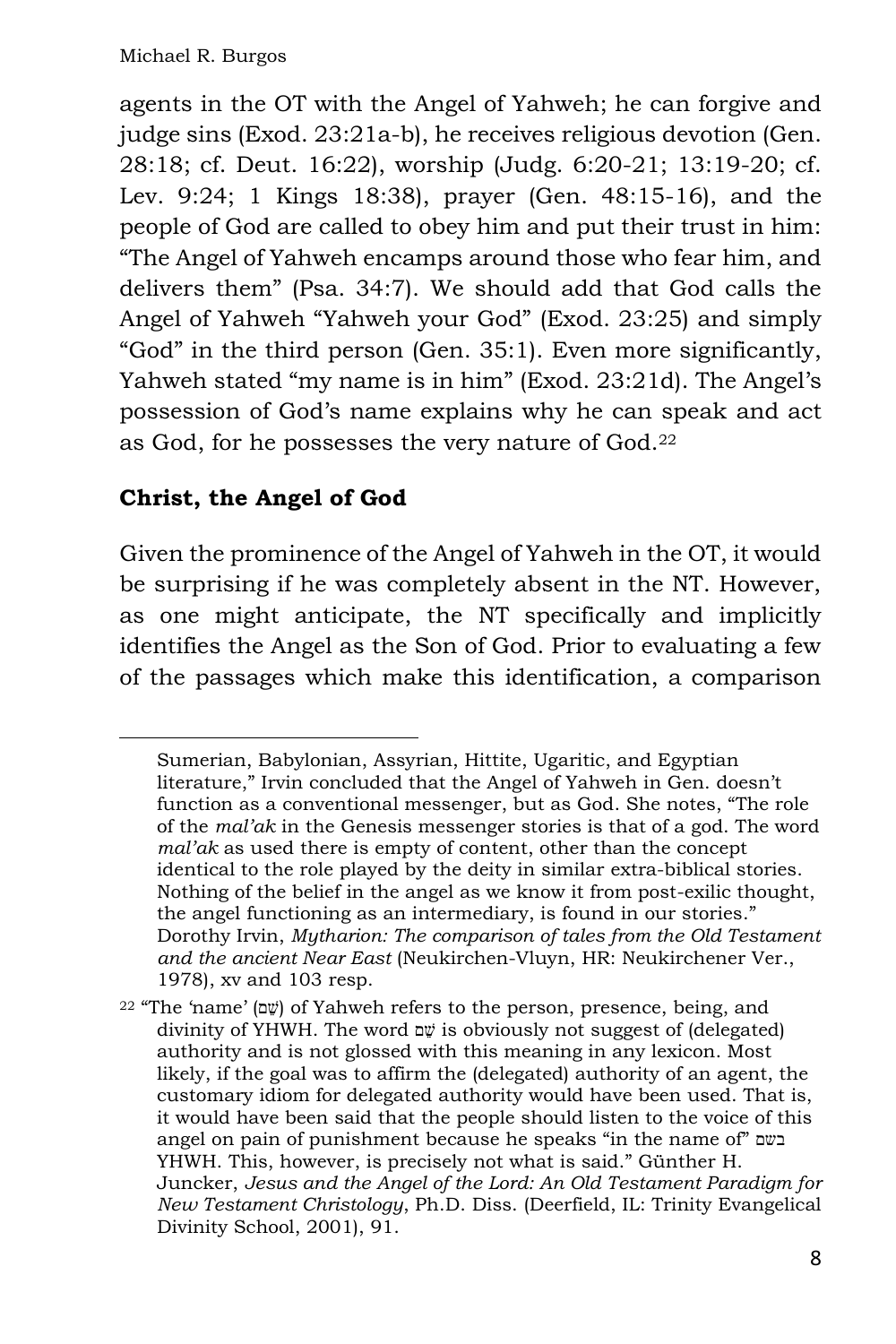between the attributes and functions of the Angel and Christ will provide a helpful illustration. While the chart below is not comprehensive, it provides a clear pattern of evidence that demonstrates both the functional and theological sameness between the divine Angel and God the Son,

| <b>Point of Comparison</b> | The Angel of Yahweh   | The Son of God           |
|----------------------------|-----------------------|--------------------------|
| Identified as God and      | Gen. 16:13; 22:16;    | John 1:1, v. 18;         |
| Yahweh                     | 48:15-16; 28:20-22;   | 20:28; Rom. 9:5;         |
|                            | 31:13                 | Titus 2:13; Heb.         |
|                            |                       | $1:10-12$ ; 2 Pet. $1:1$ |
| Functions as God's Image   | Gen. 16:13; 32:30;    | Col. 1:15                |
|                            | Judg. 13:22           |                          |
| Employed "I Am"            | Exod. 3:14; cf. Deut. | Mark 6:50; 14:62;        |
|                            | 32:39 and Isa. 41:4;  | John 4:26; 6:20;         |
|                            | 43:10, v. 25; 46:3-4; | 8:24, vv. 28, 58;        |
|                            | 51:25 LXX             | 13:19; 18:6              |
| Receives prayer            | Gen. 48:15-16         | 1 Cor. 1:2; 16:22        |
| Receives worship           | Gen. 28:18; Josh.     | Matt. 2:2; Rev.          |
|                            | 5:14                  | $5:7-14$                 |
| Saves the people out of    | Num. 20:16; Judg.     | Jude v. 5                |
| Egypt                      | 2:1                   |                          |
| Accompanied the Israelites | Exod. 13:20-21;       | $1$ Cor. $1:1-10$        |
|                            | 14:19-24; 40:36-38    |                          |
| Possesses God's            | Exod. 23:21d          | Matt. 21:9; John         |
| Name/Nature                |                       | 5:43; Heb. 1:2           |
| <b>Forgives Sins</b>       | Exod. 23:21c          | Mark 2:5-11              |
| Imputes righteousness to   | Zech. 3:1-5           | Rom. $4:1-8$             |
| his people                 |                       |                          |
| "Obey him"                 | Exod. 23:21 a-b       | Matt. 17:5               |
| Has a "Wonderful" name     | Judg. 13:22           | Isa. 9:6                 |
| Mediates Between God and   | Acts 7:38; cf. Exod.  | 1 Tim. 2:5               |
| Man                        | 19:3                  |                          |
| Cleanses the Temple        | Mal. $3:1-4$          | Mark 11:15-19            |
| Controls the Sea/Rescues   | Exod. 14:19-24        | Mark 6:45-52             |
| God's People               |                       |                          |

#### **Table-1**

#### **Christ, the Angel of God: Zechariah 3:1-5**

Zechariah's fourth vision consists of a courtroom setting wherein Satan (lit. the "Accuser") accuses the High Priest, who is identified as "Joshua" (v. 1). The Angel of Yahweh serves as the High Priest's defense attorney. Zechariah identifies the Angel of Yahweh as Yahweh and records his rebuttal to Satan's accusations: "Yahweh rebuke you, O Satan! Yahweh who has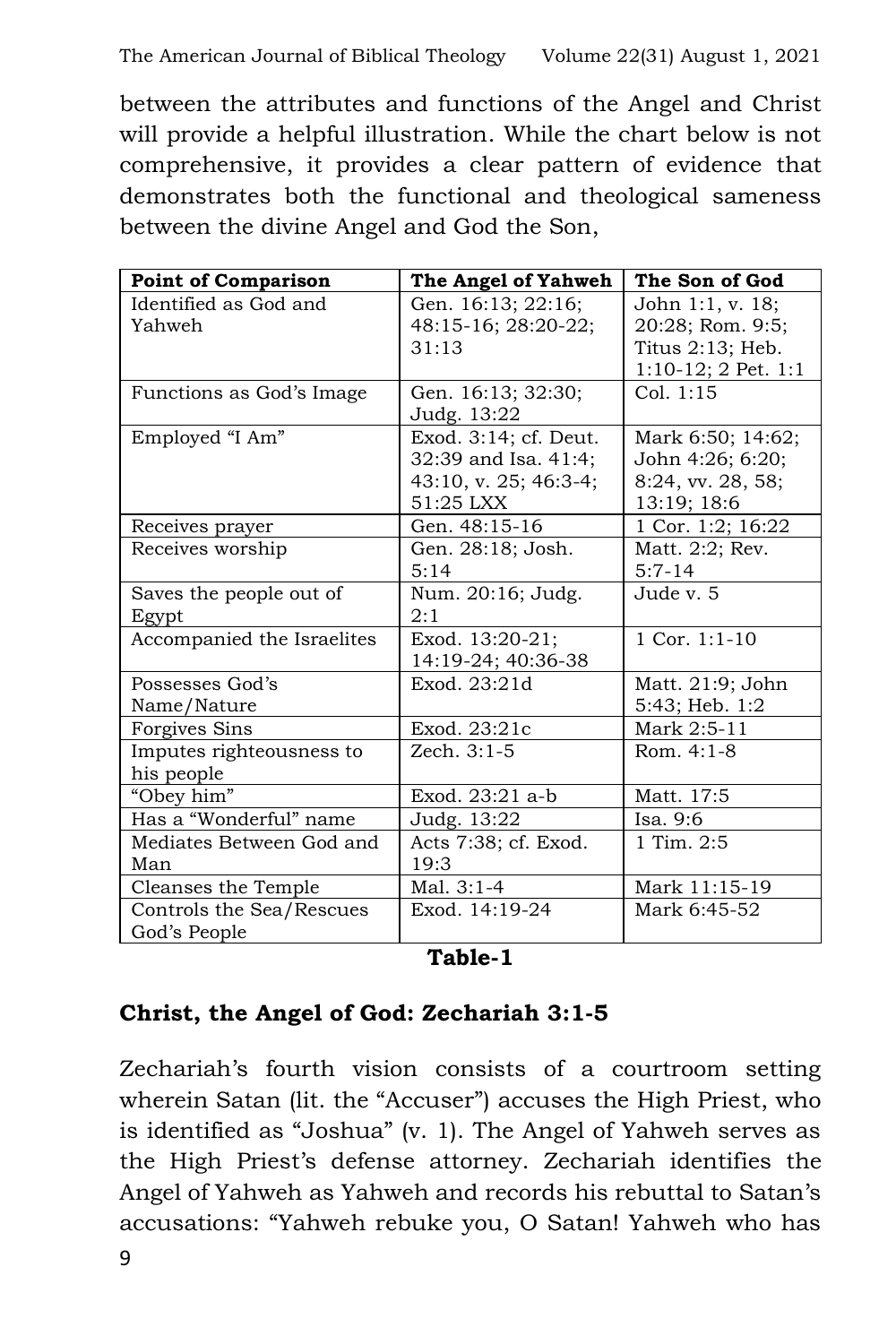chosen Jerusalem rebuke you! Is not this not a firebrand?" (v. 2). Following his rebuke, the Angel commands that Joshua's "filthy clothes" be replaced with "pure garments" including a clean turban (vv. 4-5). The text then describes the Angel of Yahweh standing by Joshua as in a protective stance (v. 5).

This pericope is a typological portrayal of the salvific work of Christ wherein he cleanses God's elect of their sin. Joshua, who here acts as the federal head of "chosen Jerusalem" (cf. Rev. 3:12; 21:2), represents those who have broken covenant with God, just as those who possess the Adamic nature have violated God's moral law (Rom. 3:9-18). The name Jesus is a Latinized form of the Greek *Iēsous*, which is in turn, a rendering of the Hebrew *Jeshua*, or in English, Joshua.<sup>23</sup> That the High Priest is here named Joshua serves as a typological portrayal of the federal headship of Christ, the second Adam (Rom. 5:14; 1 Cor. 15:45). So too, the pure garments issued by the Angel serve as a type of the imputed righteousness of Christ (Rom. 4:1-8). The Angel functions precisely in the way Jesus does in the NT. He is called Yahweh like the Angel (Rom. 10:13) and he speaks for God and of God in the third person. Whereas Jesus serves as the Protector and Mediator of God's people (John 10:28; Heb. 9:15), the Angel of Yahweh stood by the High Priest and by implication, all of God's covenant people.

# **Christ, the Angel of God: Malachi 3:1**

All four of the gospels identify John the Baptist/Witness as the fulfillment of Isaiah 40:3 and the synoptics identify John as the messenger of Malachi 3:1 (Matt. 1:10; Mark 1:2; Luke 7:27). A straightforward implication of this fulfillment is the identification of Jesus as the Messianic theophany predicted by Yahweh:

<sup>23</sup> Moisés Silva ed., *New International Dictionary of New Testament Theology and Exegesis*, Vol. II (Grand Rapids, MI: Zondervan, 2014), 527.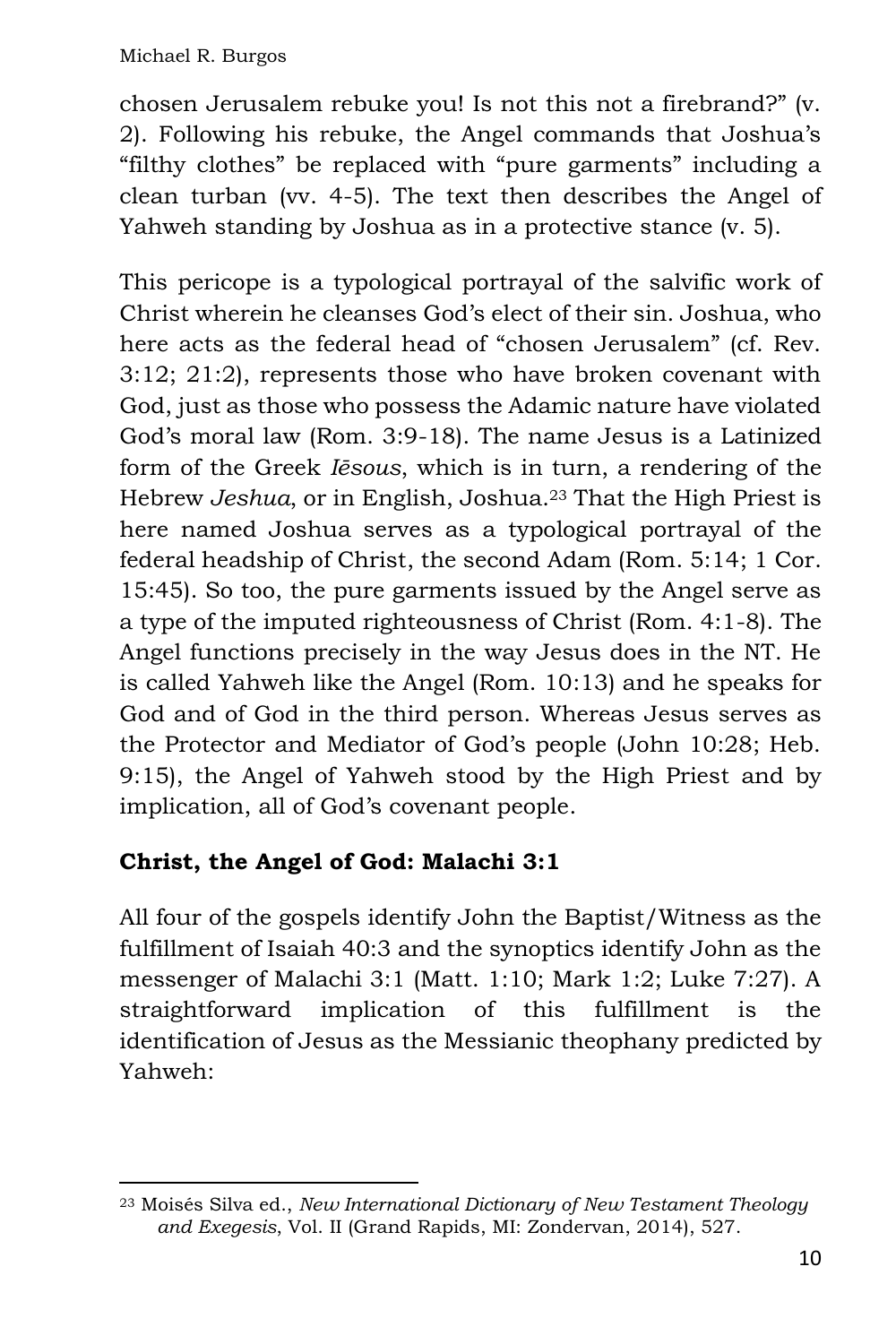Behold, I send my messenger, and he will prepare the way before me. And the Lord whom you seek will suddenly come to his temple; and the messenger of the covenant in whom you delight, behold, he is coming, says Yahweh of hosts. (Mal.  $3:1)$ <sup>24</sup>

The "Lord whom you seek" and "Angel of the covenant" refer to one and the same person (vv. 2-4), and thus refer to the Son of God by necessity. That this identification serves as one of the initial means given in the NT of identifying Christ should alert readers to the ongoing motif that will be further explored below.

# **Christ, the Angel of God: John 4**

The first mention of the Angel of Yahweh occurs within the narrative that features Abram, Sarai, Hagar, and the unborn Ishmael (Gen. 16:1-16). Despite the promise of Yahweh (Gen. 15:4), Sarai had become convinced that God wouldn't give her a son. Perhaps out of desperation, Sarai gave her Egyptian handmaid to Abram in order to "obtain children by her" (16:2). Abram took Hagar and she subsequently conceived. Sarai's rash and unfaithful decision and Abram's non-existent leadership resulted in a love triangle wherein Hagar, now Abram's wife, looked contemptuously upon Sarai (v. 5). Sarai's bitterness and Abram's passivity resulted in her harsh treatment of Hagar, who then fled into the desert (vv. 6-7). While in the desert, Hagar stopped by a spring "on the way to Shur," which implies that her ultimate destination was Egypt. At the spring, the Angel of Yahweh confronted her saying, "Hagar, servant of Sarai, where have you come from and where are you going?" (v. 8). This question is reminiscent of other times when God asks questions of this sort: "Where are you?" (Gen. 3:9),

<sup>24</sup> On the allusion to Exod. 23:20 see ibid., 305-12; Richard M. Baylock, 2016. "My Messenger, the LORD, and the Messenger of the Covenant: Malachi 3:1 Revisited," *SBTJ*, 20.3, 77-8.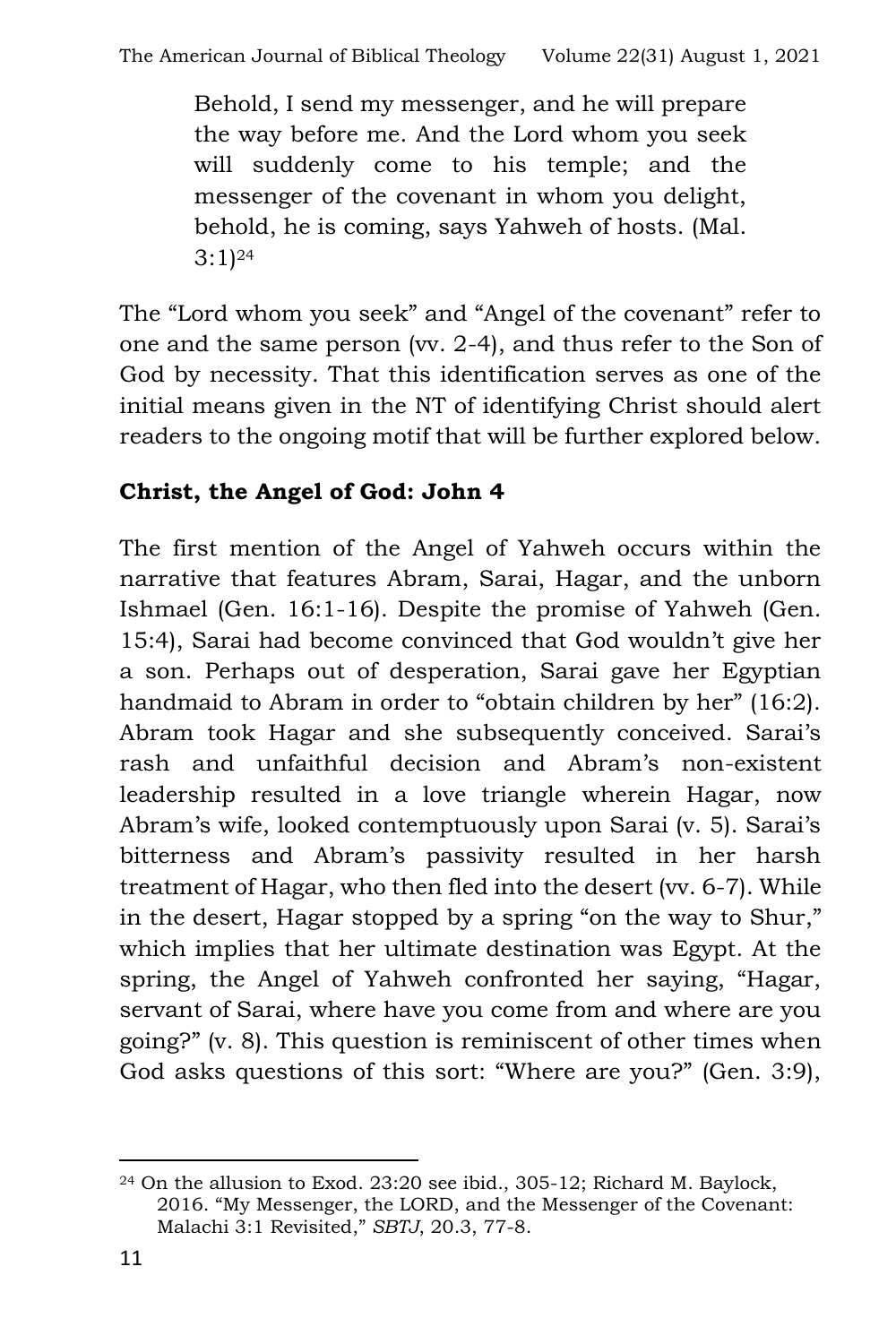"Where is Abel your brother?" (Gen. 4:9), "From where have you come?" (Job 1:7; 2:2).

After commanding Hagar to return to Sarai, the Angel of Yahweh pronounced that he would multiply her progeny "so that they cannot be numbered for multitude" (v. 10), a sort of claim only given by God in Scripture. The Angel then names Hagar's son "Ishmael" ("God has heard") and predicts his life and character (vv. 11-12). V. 13 identifies the Angel in two ways. First, the narrator (i.e., Moses) notes that it was "Yahweh…who spoke to her." Second, Hagar responded to the Angel's proclamation by identifying him as *El Roi* ("The God who sees me"). Hagar then stated, "Truly here I have seen him who looks after me."<sup>25</sup>

Later in the narrative (Gen. 21:11-14), Hagar and Sarah conflict again and Abraham sends Hagar out into the wilderness, albeit this time she leaves with rations. When the water is gone, Hagar places Ishmael a "bowshot" away in order that she might not see her son die (v. 16). The Angel of God calls to her once from heaven saying, "What troubles you, Hagar? Fear not, for God has heard the voice of the boy where he is. Up! Lift up the boy, and hold him fast with your hand, for I will make him into a great nation" (vv. 17-18). This statement is a repetition of what God said earlier in v. 13. The narrator then remarks, "Then God opened her eyes, and she saw a well of water" (v. 18). The text is ambiguous as to whether the Angel is the referent of v. 18. That the divine Angel called to Hagar from "heaven" in v. 17 demonstrates that the Angel is not merely a physical manifestation of God which serves to separate God from the material world.

Both accounts are types of Jesus' interaction with the woman at the well in John 4:1-28. Both Hagar and the Samaritan

<sup>25</sup> On the various renderings of Gen. 16:13b see G. J. Wenham, *Word Biblical Commentary: Genesis 16-50* (Grand Rapids, MI: Zondervan, 2000), 3 n. 13.c-c.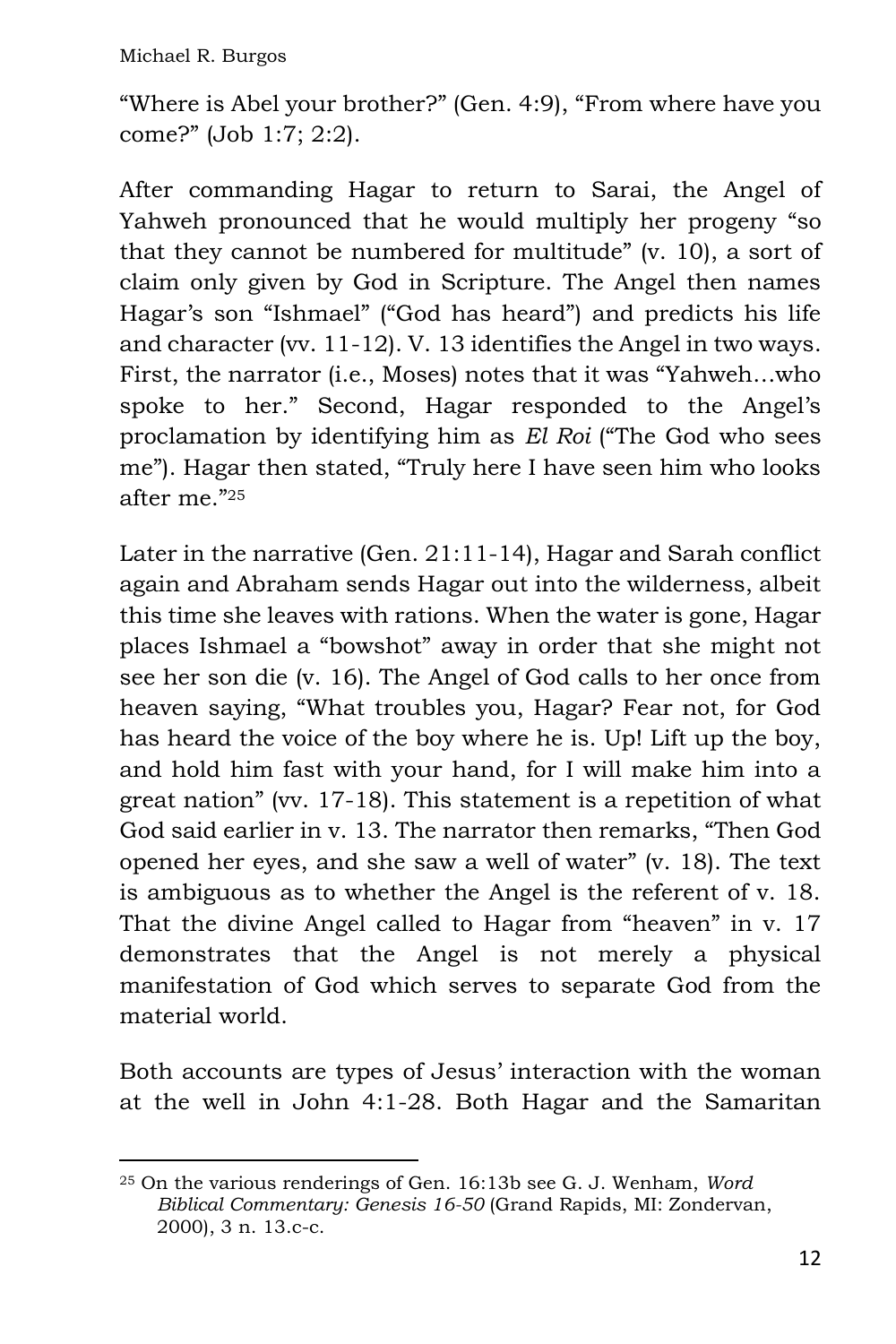woman are dejected, outside God's covenant, have engaged in sexual sin, and both encounter God's divine Messenger at a source of water (i.e., a spring, and two wells). Both needed hope due to their desperate situation and both received that hope from the same individual, the Image of God. Both leave the encounter recognizing that he has understood them well (i.e., "Truly here I have seen him who looks after me" in Gen. 16:13 and "Come, see a man who told me all that I ever did" in John 4:29).

## **Christ, the Angel of God: Galatians 4:14**

A consistent thread in Paul's Epistle to the Galatians is his defense of his gospel by means of a defense of his apostleship. The main pericope in this regard is Galatians 1:11-2:14. This thread is picked up in Galatians 4:8, wherein Paul has sought to remind the Galatian Christians of their relationship and history. He reminisces of the way in which they treated him despite his "illness of the flesh" (v. 13), and what is described in v. 14 as "the trial in my flesh." Evidently, the Galatians were placed under a burden due to Paul's illness, and instead of entertaining the temptation to reject him, they treated this situation as a trial and an opportunity to bless the apostle. The Galatians neither scorned or despised Paul, "But received…[him] as an angel of God, as Christ Jesus" (*all' hōs angelon Theou edezasthe me, hōs Christon Iēsoun*).

What Paul meant by "received me as an angel of God, as Christ Jesus" is of considerable debate. The first question is whether the anarthrous *hōs angelon Theou* should be understood definitely (i.e., "as the angel of God") or indefinitely (i.e., "as an angel of God"). Wallace has argued that the essentially synonymous phrase *angelos Kuriou* be rendered definitely throughout the NT as though it always refers to a particular angel.<sup>26</sup> This viewpoint is not derived from a grammatical or

<sup>26</sup> Daniel B. Wallace, *Greek Grammar Beyond the Basics* (Grand Rapids, MI: Zondervan, 1997), 252.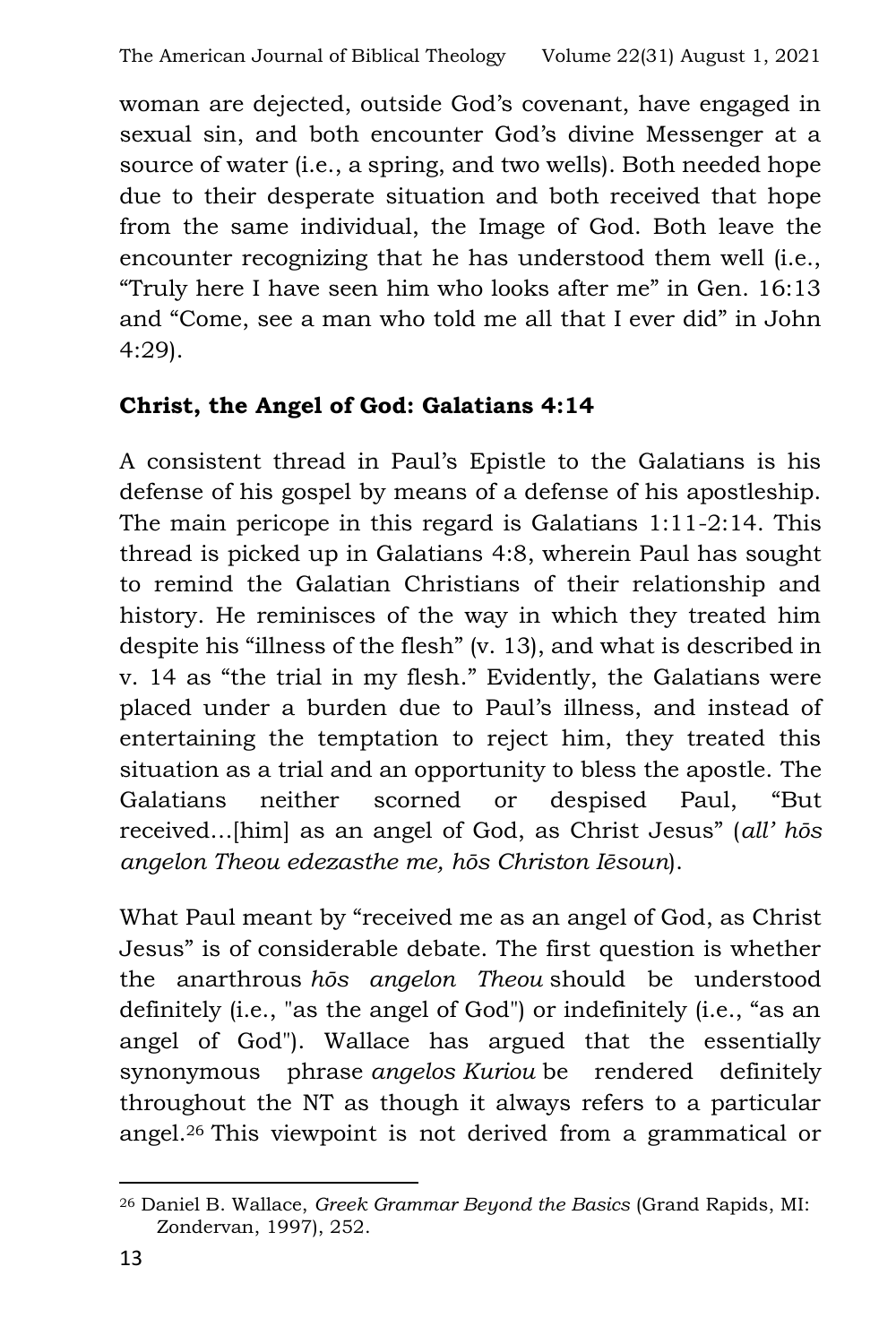lexical basis, but from his assumption that the Angel of Yahweh in the OT is the same as the angel of the Lord in the NT.<sup>27</sup> As noted above, there are significant reasons why the Angel of Yahweh cannot be a creaturely agent. Since the construction *all' hōs [a](https://www.blogger.com/u/1/null)ngelon Theou edezasthe me, hōs Christon Iēsoun* identifies the Angel of God as Christ Jesus, *angelon Theou* ought to be rendered definitely: "but you received me as the Angel of God, as Christ Jesus."

There are a variety of grammatical and contextual reasons which demonstrate the above claim. On the grammatical side, the adversative *alla* indicates that Paul is engaging in a comparison between how the Galatians potentially could have despised him and how they actually received him.<sup>28</sup> Both occurrences of the adverb *hōs* function as a conjunction indicating the manner in which Paul was received: The Galatians did not despise Paul, but received him as the Angel of God, as Christ Jesus.<sup>29</sup> These clauses are in apposition, as both substantives share the accusative case: *hōs angelon Theou* explains how the Galatians received Paul, and *hōs Christon Iēsoun* explains how the Galatians received Paul as the Angel of God. 30

This reading of Galatians 4:14 is supported by an examination of the other times Paul uses the *all' hōs…, hōs* construction (See Table 2 below).

<sup>27</sup> Ibid., n. 97.

<sup>28</sup> Richard N. Longenecker, *Word Biblical Commentary: Galatians* (Grand Rapids, MI: Zondervan, 1990), 192.

<sup>29</sup> Wallace, *Greek Grammar Beyond the Basics*, 675. See also *BDAG*, 1104-5; "ὥς" in Franco Montanari, ed., *The Brill Dictionary of Ancient Greek*  (Leiden; Boston: Brill, 2015), Logos version; Charles A. Gieschen, *Angelomorphic Christology: Antecedents & Early Evidence* (Boston, MA: Brill, 1998), 323; Takamitsu Muraoka, 1964, "The Use of ΩΣ in the Greek Bible." *Novum Testamentum*, 7.1, 51-72.

<sup>30</sup> Wallace, *Greek Grammar Beyond the Basics,* 198-9; Andreas J. Kӧstenberger et al., *Going Deeper with New Testament Greek* (Nashville, TN: B & H Academic, 2016), 67.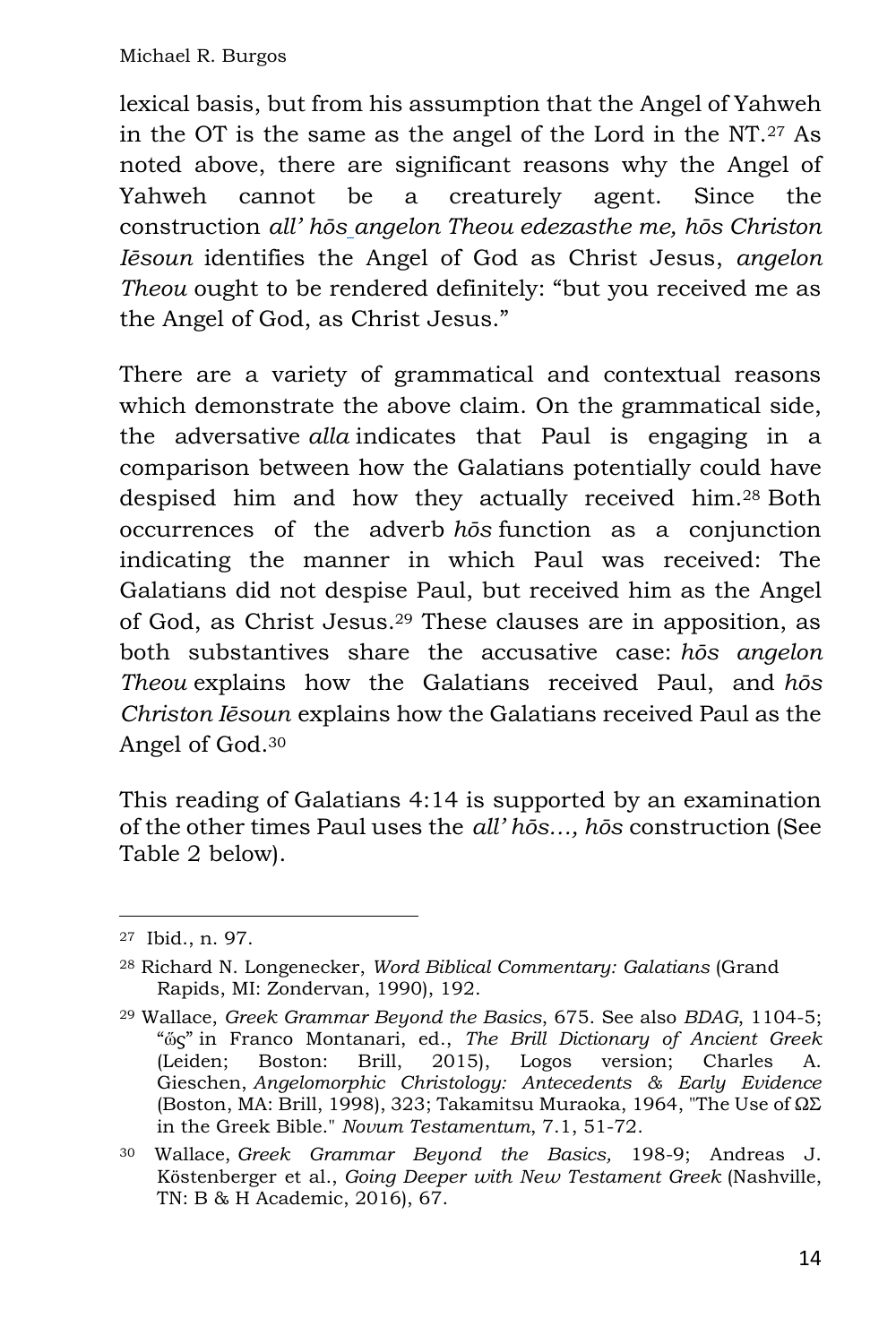| Location        | Construction                                                                                                                                                     |  |
|-----------------|------------------------------------------------------------------------------------------------------------------------------------------------------------------|--|
| 1 Cor. $3:1$    | But I, brothers, could not address you as spiritual                                                                                                              |  |
|                 | people, but [all' hōs] as people of the flesh, as [hōs]                                                                                                          |  |
|                 | infants in Christ.                                                                                                                                               |  |
| $2$ Cor. $2:17$ | For whatever boasts I made to him about you, I was<br>not put to shame. But just as [all' hōs] everything<br>we said to you was true, so also [hōs] our boasting |  |
|                 |                                                                                                                                                                  |  |
|                 | before Titus proved true.                                                                                                                                        |  |

*Table-2*

In the two examples cited, the second occurrence of *hōs* functions epexegetically. This pattern is further reinforced by Paul's use of an inverted form of the *all' hōs…, hōs construction* (i.e., *hōs… all' hōs*) that is brought about when a negative particle is employed (see Table 3 below).

| Location  | Construction                                           |  |
|-----------|--------------------------------------------------------|--|
| Gal. 3:16 | It does not say, "And to offsprings," [hōs] referring  |  |
|           | to many, but referring [all' hōs] to one, "And to      |  |
|           | your offspring," who is Christ.                        |  |
| Eph. 5:15 | Look carefully then how you walk, not as $[h\bar{o}s]$ |  |
|           | unwise but as [all' hōs] wise.                         |  |
| Eph. 6:6  | not by the way of eye-service, as [hōs] people-        |  |
|           | pleasers, but as [all' hōs] bondservants of Christ,    |  |
|           | doing the will of God from the heart.                  |  |
| 2 Thess.  | Do not regard him as [hōs] an enemy, bus [alla]        |  |
| 3:15      | warn him as $[h\bar{o}s]$ a brother.                   |  |

#### *Table-3*

Just as in Galatians 4:14, in each of the texts cited above, *hōs* functions as a comparative conjunction indicating the manner of the verb. However, because of the negative particle, *all' hōs* explains the negative antecedent in a positive sense.

Given the nature of the argument Paul has made in Galatians 4:14 and the precedent of the *all' hōs…, hōs* construction in the Pauline corpus, Paul has intended the clause "as Christ Jesus" to be understood in an epexegetical sense (i.e., in apposition to "the Angel of God").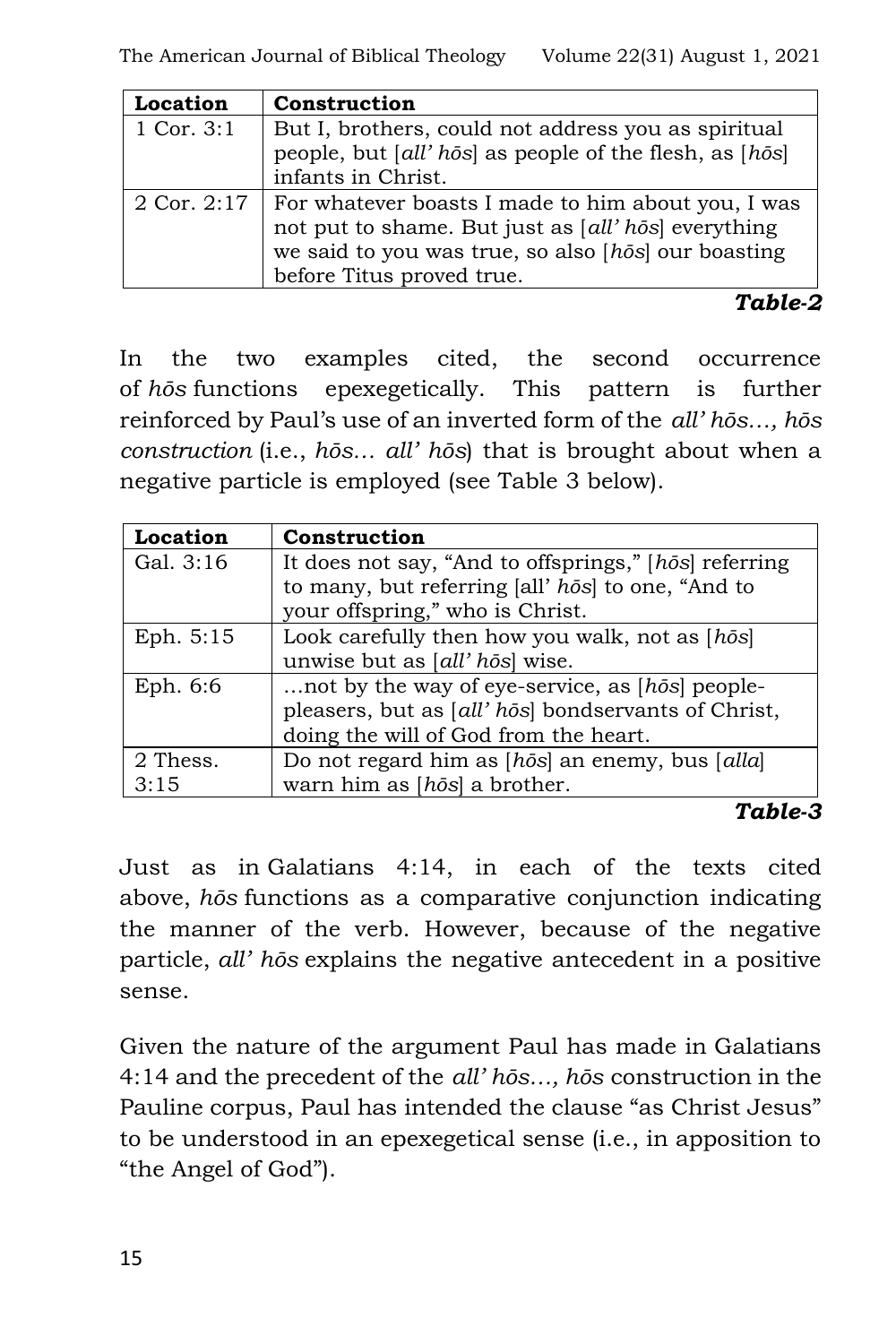Fee believes Paul is using *angelon Theou* in a definite sense: "The evidence seems strongly to favor Paul's having picked up a common phrase from the Septuagint."<sup>31</sup> However, he has argued against taking *hōs Christon Iēsoun* as epexegetical, opting instead to understand the construction as progressive. That is, Fee understands the construction in an ascensive sense: "you received me as an/the angel of God, [even] as Christ Jesus."<sup>32</sup> He wrote, "Christ may very well assume the role of the Old Testament 'angel of the Lord/God,' but in light of the rest of the Pauline corpus, it seems unlikely that Paul is intending an absolute identification."<sup>33</sup> Fee concluded, "There is simply no firm evidence that would lead us to believe that Paul had a kind of 'angel Christology.'"<sup>34</sup> Despite Fee's certainty, in all of the examples provided above, Paul never uses the *all' hōs…, hōs* construction in an ascensive sense.

<sup>31</sup> Fee, *Pauline Christology*, 230.

<sup>32</sup> Burton, Dunn, and Hannah come down similarly. See E. D. W. Burton, *A Critical and Exegetical Commentary on the Epistle to the Galatians* (Edinburgh, SL: T & T Clark, 1921), 242, James D. G. Dunn, *The Epistle to the Galatians* (Grand Rapids, MI: Baker, 2011), 234-5 *Christology in the Making: A New Testament Inquiry Into the Origins of the Doctrine of the Incarnation* (Grand Rapids, MI: Eerdmans, 1996), 156; Darrell D. Hannah, *Michael and Christ: Michael Tradition and Angel Christology in Early Christianity* (Eugene, OR: Wipf & Stock, 2011), 155-156. Hannah also argues that taking Gal. 4:14 to mean that Christ is the Angel of Yahweh necessarily contradicts Gal. 3:19 saying, "Paul contrasts the Law given by angels with the promise which was fulfilled in Christ." Paul, however, says nothing of the Angel of the Lord in 3:19, who is repeatedly depicted as Yahweh and distinct from created angels, having given the law.

<sup>33</sup> Gordon D. Fee, *Pentecostal Commentary Series: Galatians* (Blandford Forum, UK: Deo Pub., 2007), 166. Cf. *Pauline Christology: An Exegetical-Theological Study* (Grand Rapids, MI: Baker Academic, 2013), 231. For a discussion of the prologue of Hebrews, which the author takes as Pauline by way of amanuensis, see Gieschen, *Angelomorphic Christology*, 294-314. Essentially, the prologue precludes the supremacy of "angels" as such, since the Son of God has come in human flesh. As Gieschen notes, however, there are numerous points of similarity in the prologue in its description of Christ and those descriptions of the Angel of Yahweh in the OT.

<sup>34</sup> Fee, *Pauline Christology,* 231. Cf. Chris Tilling, *Paul's Divine Christology* (Grand Rapids, MI: Eerdmans, 2015), 126-7.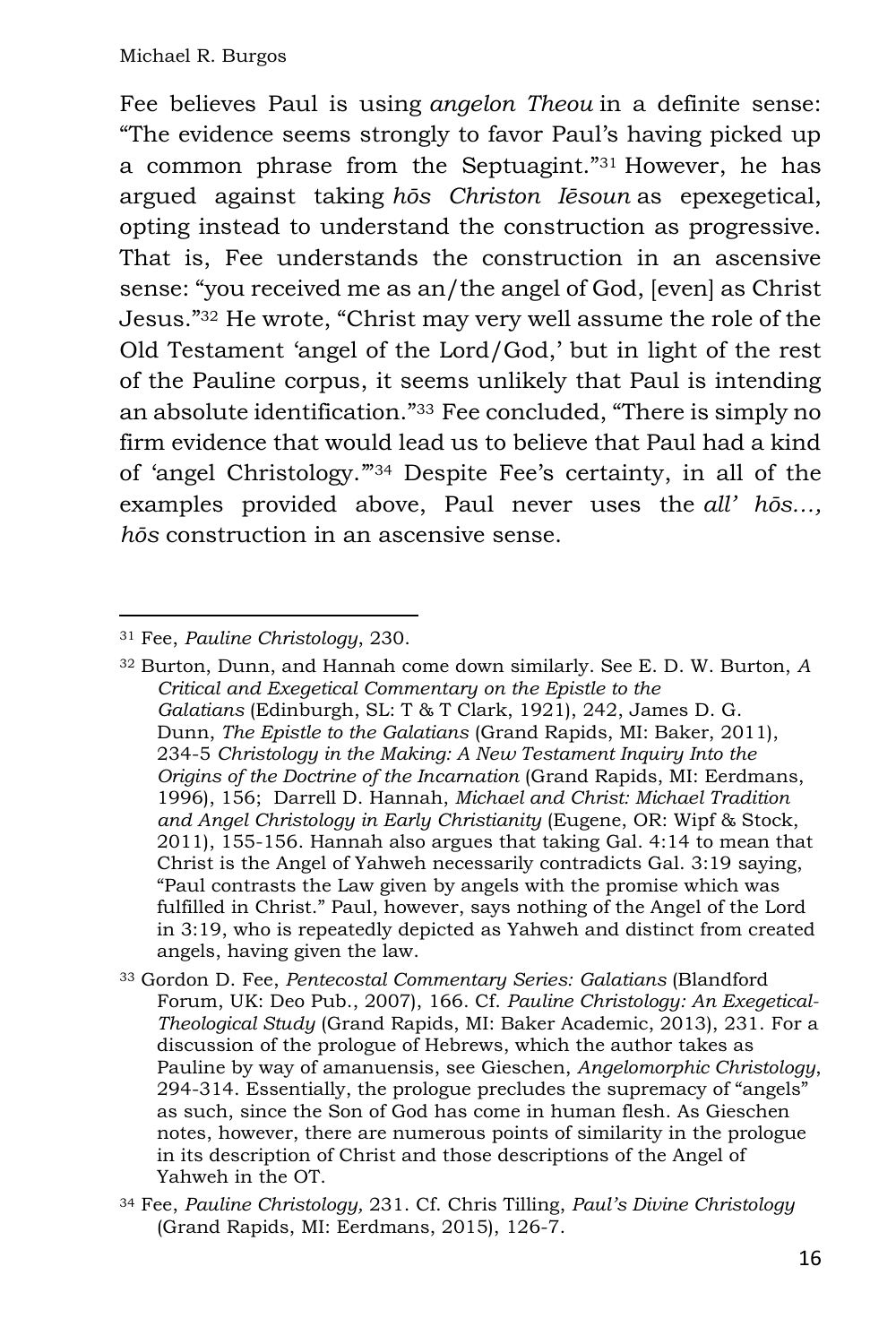Aside from the grammar there is a good contextual reason to reject Fee's reading of Galatians 4:14. In the OT, there are a number of key Angel of Yahweh texts which both affirm the full deity of the Angel and demonstrate human devotion to him by means of hospitality. When the Angel of Yahweh appeared to Abraham at Mamre (Gen. 18:1-33) Abraham responded by arranging a feast and waiting upon him and his companions. When the Angel of Yahweh appeared to Gideon (Judg. 6:18-21), Gideon also prepared a fine meal and it was received as a burnt offering by the Angel. Manoah and his wife, the parents of Samson, also prepared a meal offering to the Angel of Yahweh, who possesses the "wonderful" name (Judg. 13:19-20; cf. Isa. 9:6). Whereas the Galatians could have despised Paul and scorned him, they instead, received him as if he was the divine Angel—just like the saints of old. God's covenant people feared the Angel of Yahweh considering it tantamount to seeing God. This was the sentiment of Jacob, Gideon, and the parents of Samson. The Galatians apparently had good reason in Paul's illness to reject him for fear that they too would become ill. Instead, they received him with great blessedness and hospitality, to the extent that they would have even given Paul their own eyes (Gal. 4:15). Thus, Paul is likely alluding to those passages which depict hospitality to the Angel, even Christ.

While "angel Christology" is not Paul's preoccupation, it does underlie his Christology and shows up from time to time. In 1 Corinthians 10:4, Paul describes Christ as the "spiritual rock" that followed the Israelites, drawing upon the characterization of the Angel of Yahweh with the people as the traveled the desert (Exod. 14:19). The Israelites did not heed the divine Angel as instructed (Exod. 23:20-1), and they "put Christ to the test" and were destroyed by serpents (1 Cor. 10:9; Num.21:6).

The *English Standard Version* (ESV) renders Paul's statement in Acts 27:23, "For this very night there stood before me an angel of the God to whom I belong and whom I worship" (*parestē gar moi tautē tē nukti tou Theou ou eimi hō kai latreuō angelos*).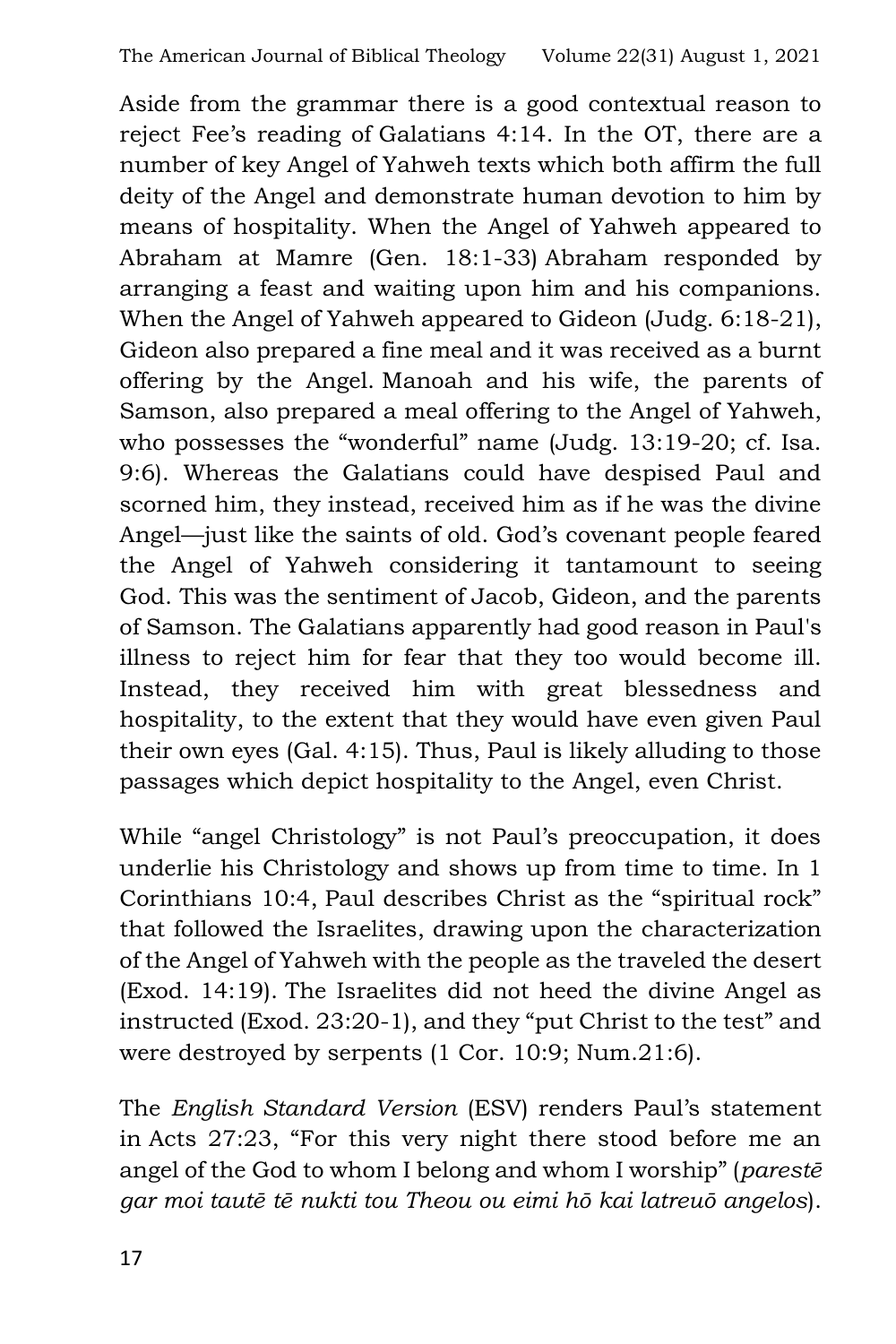However, this verse is better rendered, as in the *King James Version*, "For there stood by me this night the angel of God, whose I am, and whom I serve." Typically, the phrase Angel of the Lord/God occurs indefinitely (i.e., *angelos Kurios/Theou*) in the NT, but Luke includes the article with the genitive on occasion (Luke 12:8-9; 5:10; cf. John 1:51). The ESV renders Acts 10:3, "he saw clearly in a vision an angel of God come in…" (*angelon tou Theou eselthonta pros auton*). If the articular *tou Theou* is the translator's basis for rendering Acts 27:23 "an angel of the God," they should have rendered Acts 10:3 similarly. In other words, the translation of *angelon tou Theou* is contextually dependent. In the case of Acts 27:23, there is no contextual reason to render the phrase "angel of the God." Instead, there is a good contextual reason to render it simply "the Angel of God." The Angel's statement, "Do not be afraid, Paul; you must stand before Caesar. And behold, God has granted you all those who sail with you," is similar to Acts 23:11 when the Lord "stood by" Paul saying, "Take courage, as you have testified to the facts about me in Jerusalem, so you must testify also in Rome." Jesus is depicted by Paul as standing with him and encouraging him in 2 Timothy 4:17 as well (cf. Mark 6:50; Luke 5:10; John 6:20; Acts 18:19; 12:7):

> But *the Lord stood by me* and strengthened me, so that through me the message might be fully proclaimed and all the Gentiles might hear it. So I was rescued from the lion's mouth. (ESV, italics added)

Moo agrees with Fee, concluding that "as Christ Jesus" is intended to be taken in an ascensive sense. For Moo, that Paul chose the "Angel of God" and not the "Angel of the Lord" adds to the unlikely nature of an appositive reading:

> In this case, ὡς Χριστόν Ἰησοῦν (*hōs Christon Iēsoun*) could be a simple appositive: "as the angel of God, that is, as Christ Jesus." But this interpretation is quite unlikely. If this is what Paul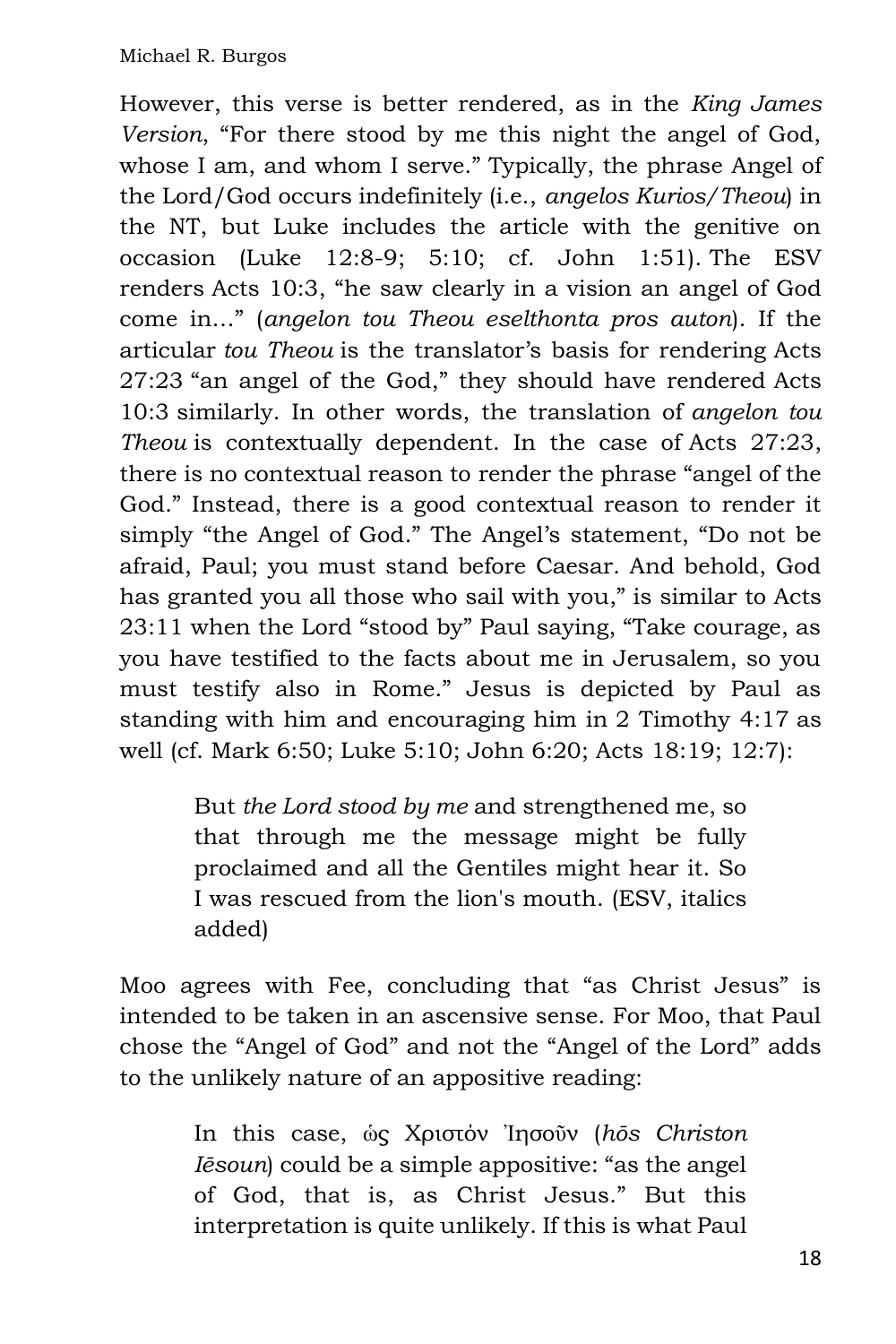intends, it is hard to know why he does not use κυρίου (*kyriou*, of the Lord) rather than θεοῦ. 35

While "Angel of Yahweh" is the typical title given to the divine angel in the OT, "Angel of God" occurs with frequency as well (e.g., Gen. 21:17; 31:11; Exod. 14:19; Judg. 6:20; 13:6, v. 9; 1 Sam. 29:9; 2 Sam. 14:17, vv. 20, 27). Thus, there is no reason why the "Angel of God" wouldn't be just as likely as "Angel of Yahweh."

"Angel of God" accords best with the differentiation utilized by the NT authors as they sought to affirm both the deity of the Father and Son while simultaneously depicting them as personally distinct. The NT authors generally designated the title "God" (*ho Theos*) for the Father and "Lord" (*ho Kurios*) for the Son. In holding to this differentiation, the NT authors were able to avoid either diminishing the deity of the persons or confusing them. The occasional crossover wherein the Father is called "Lord" and the Son is called "God" serves to reinforce the deity of the Son but is not substantial enough to confuse the persons. Hence, it is likely that Paul has, in seizing the title "Angel of God," kept this apostolic habit.

Drawing upon the *all' hōs…, hōs* construction, Ehrman believes Paul has identified the Angel of the Lord as Christ in Galatians 4:14. Ehrman's tack was to marshal support for this interpretation from other scholars:

> As Charles Gieschen has argued, and has now been affirmed in a book on Christ as an angel by New Testament specialist Susan Garrett, that verse [i.e., Gal. 4:14] is not saying that the Galatians received Paul as an angel or as Christ; it is saying that they received him as they would

<sup>35</sup> Douglas J. Moo, *Baker Exegetical Commentary on the New Testament: Galatians* (Grand Rapids, MI: Baker Academic, 2013), 541.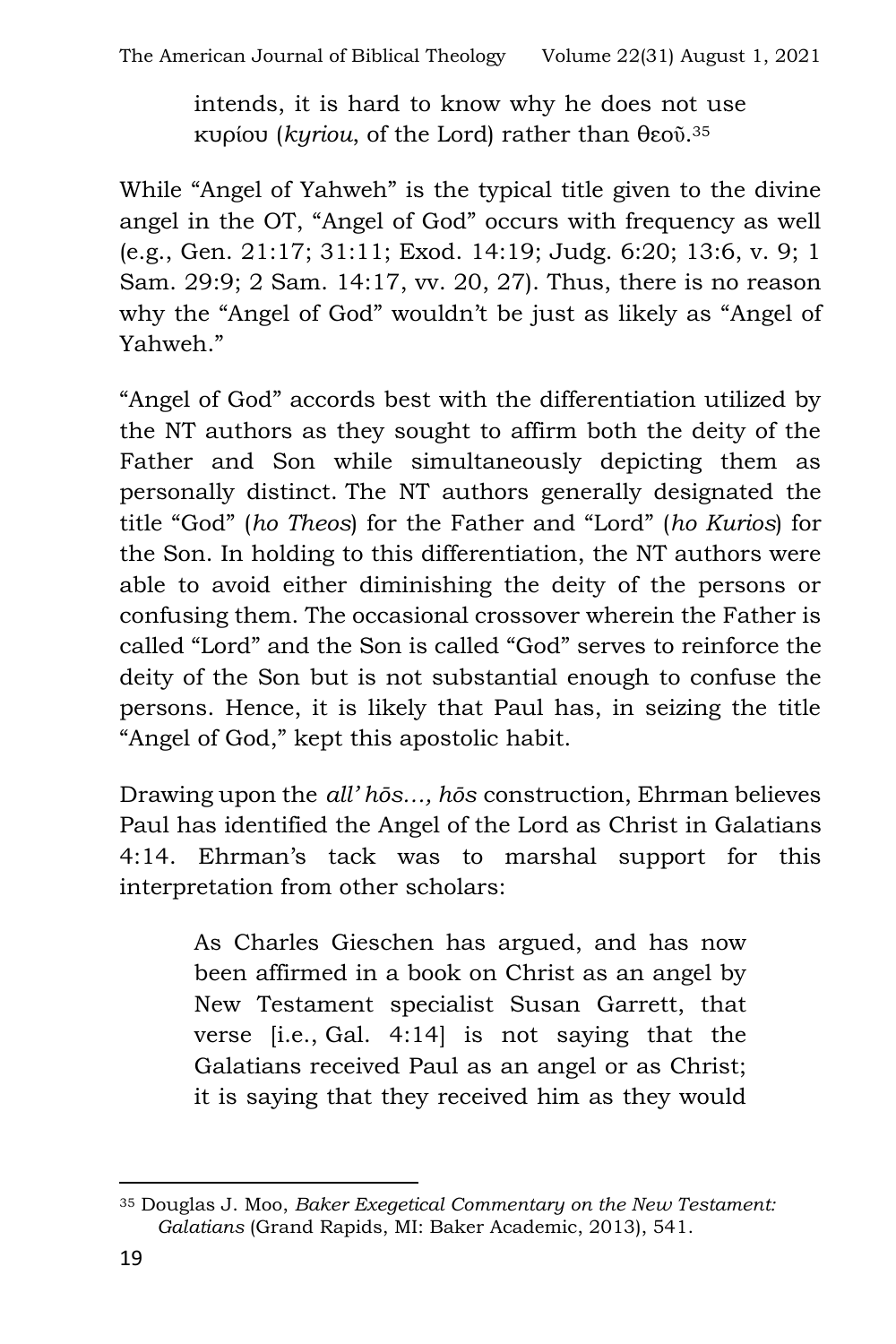an angel, such as Christ. By clear implication, then, Christ is an angel.<sup>36</sup>

Ehrman's reliance upon Garrett is inconsequential since she relies primarily on Gieschen for her reading of Galatians 4:14.<sup>37</sup> As far as his reliance upon Gieschen, Ehrman has done his readers a great disservice. In response to Ehrman's claims, Gieschen wrote,

> This implication, "Christ is *an* angel" (emphasis mine), is quite different from the conclusion of the discussion of this text in my book, which reads as follows: "Paul understood Christ Jesus as God's Angel (i.e., the Angel of YHWH)." My translation of Paul's description of how he was received by the Galatians is "but as God's Angel you received me, namely Christ Jesus."<sup>38</sup>

Essentially, Ehrman hijacked Gischen's research for his own preconceived Christology (i.e., Christ is a God-like exalted creature). Tilling notes that Ehrman "uncritically adopts a disputed understanding of Gal. 4:14."<sup>39</sup>

While Ehrman is correct in acknowledging the identification of Jesus as the divine angel, he is incorrect in his appropriation of that information to his heretical Christological project. Ehrman has argued that Galatians 4:14 ought to be the lens through which "everything Paul says about Christ."<sup>48</sup> Such a claim is unreasonable at best and with clairvoyance Fee wrote, "One is

<sup>36</sup> Bart D. Ehrman, *How Jesus Became God: The Exaltation of a Jewish Preacher from Galilee* (New York: Harper One, 2014), 252-3.

<sup>37</sup> Susan R. Garrett, *No Ordinary Angel: Celestial Spirits and Christian Claims About Jesus* (New Haven: Yale Univ. Press, 2008), 11, 245 n. 16.

<sup>38</sup> Charles A. Gieschen, 2018. "Misquoting Gieschen," *CTQ*, 82:1-2, 140.

<sup>39</sup> Chris Tilling in Michael F. Bird et al., *How God Became Jesus: The Real Origins of Belief in Jesus' Divine Nature—A Response to Bart Ehrman* (Grand Rapids, MI: Zondervan, 2014), 122.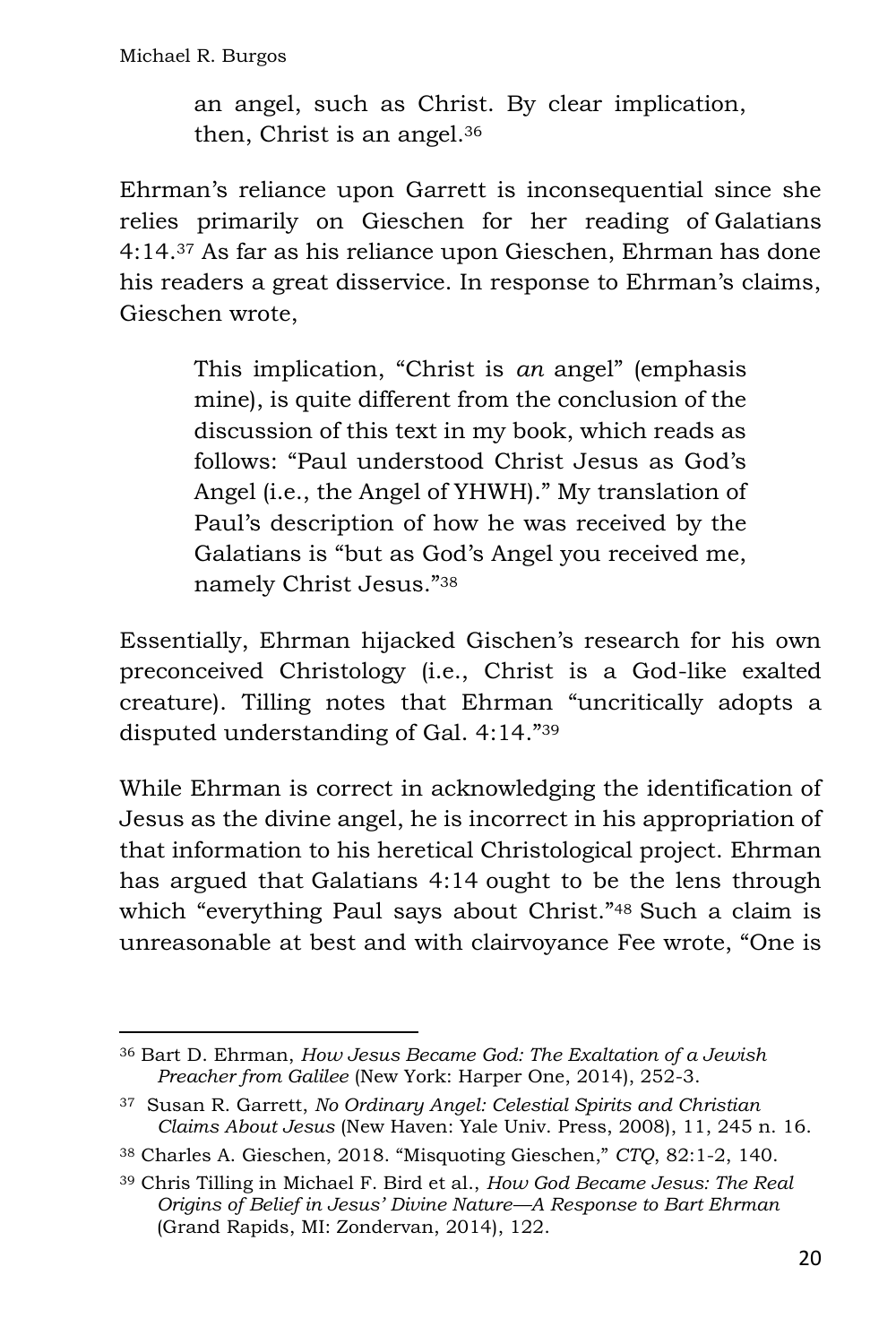always wary of a Christological perspective based on one or two texts that themselves are rather obscure."<sup>40</sup>

Galatians 4:14 must be taken not only with the balance of the Pauline corpus but with the totality of Scripture. Christology is a systematic doctrine, and because of the univocal and progressive nature of Scripture, we should see confirmation and clarification of the teaching of the OT within the NT.

### **Christ, the Angel of God: 1 Corinthians 10:9 & Jude v. 5**

The most significant salvific act in the OT is certainly the exodus. The Angel of Yahweh laid claim to bringing God's people out of bondage: "I brought you up from Egypt and brought you into the land that I swore to give to your fathers. I said, I will never break my covenant with you" (Judg. 2:1; cf. Num. 20:16). The NT identifies the Son of God as the Angel of Yahweh by attributing to him the same act: "Jesus, who saved a people out of the land of Egypt, afterward destroyed those who did not believe" (Jude v. 5).<sup>41</sup> Similarly, Paul finds Christ in the wilderness narrative in 1 Corinthians 10:9, a clear allusion to the Angel of Yahweh (cf. Acts 7:38): "We must not put Christ to the test, as some of them did and were destroyed by serpents."<sup>42</sup> Instead of obeying the voice of Jesus (Num. 14:22; cf. Exod. 23:20), the Israelites faced judgement.

<sup>40</sup> Fee, *Pauline Christology*, 231.

<sup>41</sup> Undoubtably due to the perceived difficulty of locating Jesus in the exodus narrative, there are several variants which replace "Jesus" with "Lord" (א, Ψ, 1175, 1448), "God" (C2, 442, 1243), and even "God Christ"  $(p<sup>72</sup>)$ . "Jesus" is the best attested among the MSS  $(A, B, 33, 88, 1735, ...)$ 1739, 1881) and the fathers (Origen, Cyril, Jerome, Bede). The reading of the earliest MS, p72, indirectly supports "Jesus."

<sup>42</sup> A number of MSS have "Lord" instead of "Christ" (א ,B, C, P 33) and a few have "God" (A, 81). "Christ" appears earlier and is significantly diverse (p46, D, E, F, G, K, L, Ψ, 630, 1241, 1739). Due to its superior attestation, difficulty, and since there isn't a variant in v. 4, "Christ" is to be preferred.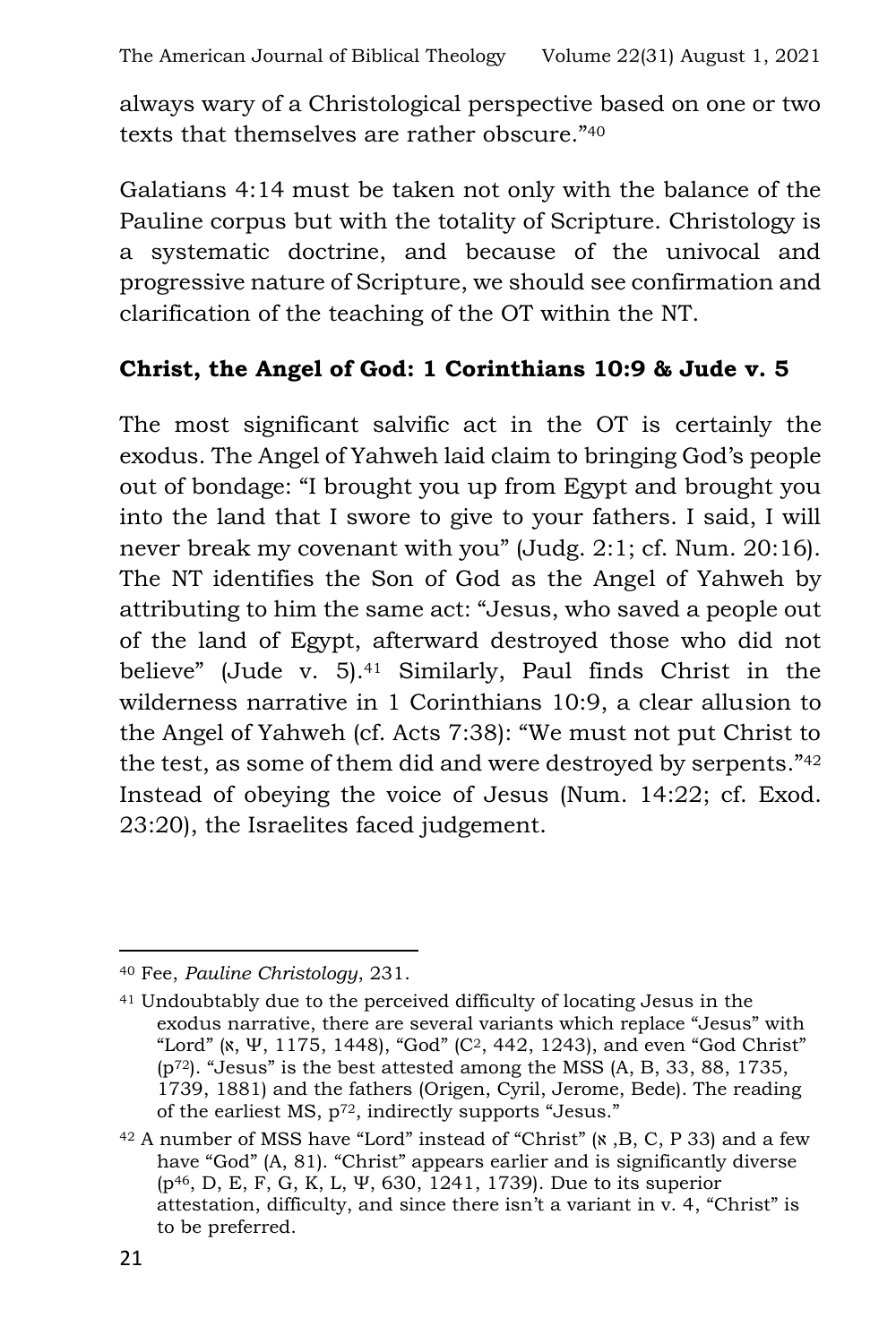#### **Conclusion**

The Angel of Yahweh functions in the OT as the main salvific actor in numerous key texts. He functions as God, and while he is a messenger, he is repeatedly identified as both God and Yahweh. In the NT, the Angel of Yahweh is consistently identified as the Son of God. The NT's presentation of the Son of God as the divine Angel should serve as a unifying Christological trajectory for understanding the Son's role as divine Word, Image, Mediator, and Savior, as well as for his personal preexistence and divinity. The OT exhibits comfort with identifying two distinct persons who are simultaneously identified as Yahweh even within a single pericope.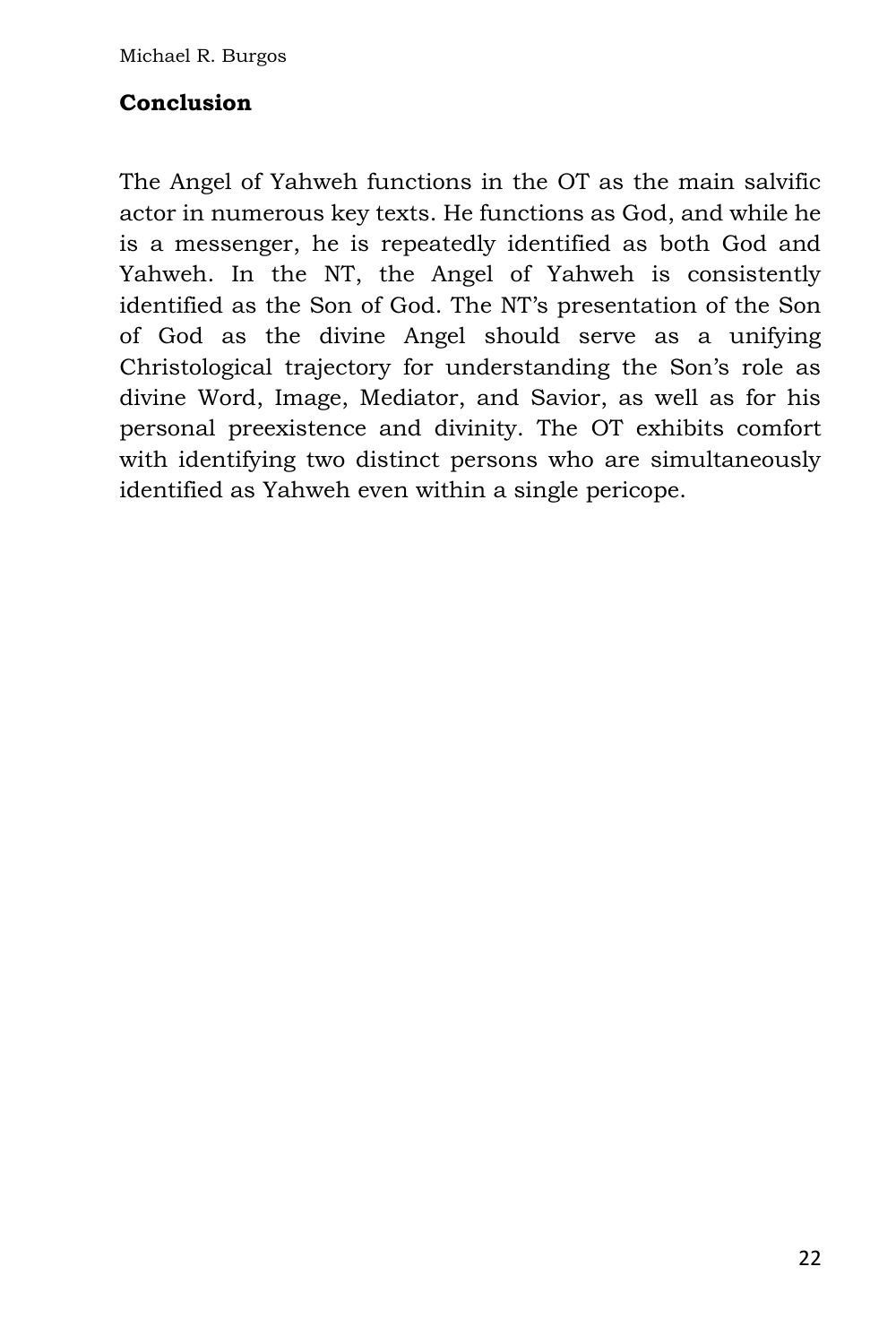#### **Sources**

- Bauer, W. F. W, Danker, W. F., Arndt, and F. W. Gingrich. *A Greek-English Lexicon of the New Testament and Other Early Christian Literature.* Third Ed. Chicago, IL: Univ. of Chicago Press, 2000.
- Baylock, Richard M., 2016. "My Messenger, the LORD, and the Messenger of the Covenant: Malachi 3:1 Revisited," *SBTJ*, 20.3, 69-95.
- Bird, Michael F. et al. *How God Became Jesus: The Real Origins of Belief in Jesus' Divine Nature—A Response to Bart Ehrman*. Grand Rapids, MI: Zondervan, 2014.
- Burton, E. D. W. *A Critical and Exegetical Commentary on the Epistle to the Galatians*. Edinburgh, SL: T & T Clark, 1921.
- Dunn, James D. G. *Christology in the Making: A New Testament Inquiry Into the Origins of the Doctrine of the Incarnation*. Grand Rapids, MI: Eerdmans, 1996.
- Dunn, James D. G. *The Epistle to the Galatians*. Grand Rapids, MI: Baker, 2011.
- Ehrman, Bart D. *How Jesus Became God: The Exaltation of a Jewish Preacher from Galilee*. New York: Harper One, 2014.
- Fee, Gordon D. *Pentecostal Commentary Series: Galatians*. Blandford Forum, UK: Deo Pub., 2007.
- Fee, Gordon D. *Pauline Christology: An Exegetical-Theological Study*.Grand Rapids, MI: Baker Academic, 2013.
- Garret, Susan R. *No Ordinary Angel: Celestial Spirits and Christian Claims About Jesus*. New Haven: Yale Univ. Press, 2008.
- Gieschen, Charles A. 2018. "Misquoting Gieschen," *CTQ*, 82:1-2, 139-41.
- Gieschen, Charles A. *Angelomorphic Christology: Antecedents & Early Evidence*. Boston, MA: Brill, 1998.
- Hannah, Darrell D. *Michael and Christ: Michael Tradition and Angel Christology in Early Christianity*. Eugene, OR: Wipf & Stock, 2011.
- Heiser, Michael S., 2014. "Monotheism and the Language of Divine Plurality in the Hebrew Bible and Dead Sea Scrolls," *TynBul*, 65.1, 85-100.
- Hundley, Michael B., 2016. "Of God and Angels: Divine Messengers in Genesis and Exodus in Their Ancient Near Eastern Contexts," *JTS*, NS, 1-22.
- Irvin, Dorothy. *Mytharion: The comparison of tales from the Old Testament and the ancient Near East*. Neukirchen-Vluyn, HR: Neukirchener Ver., 1978.